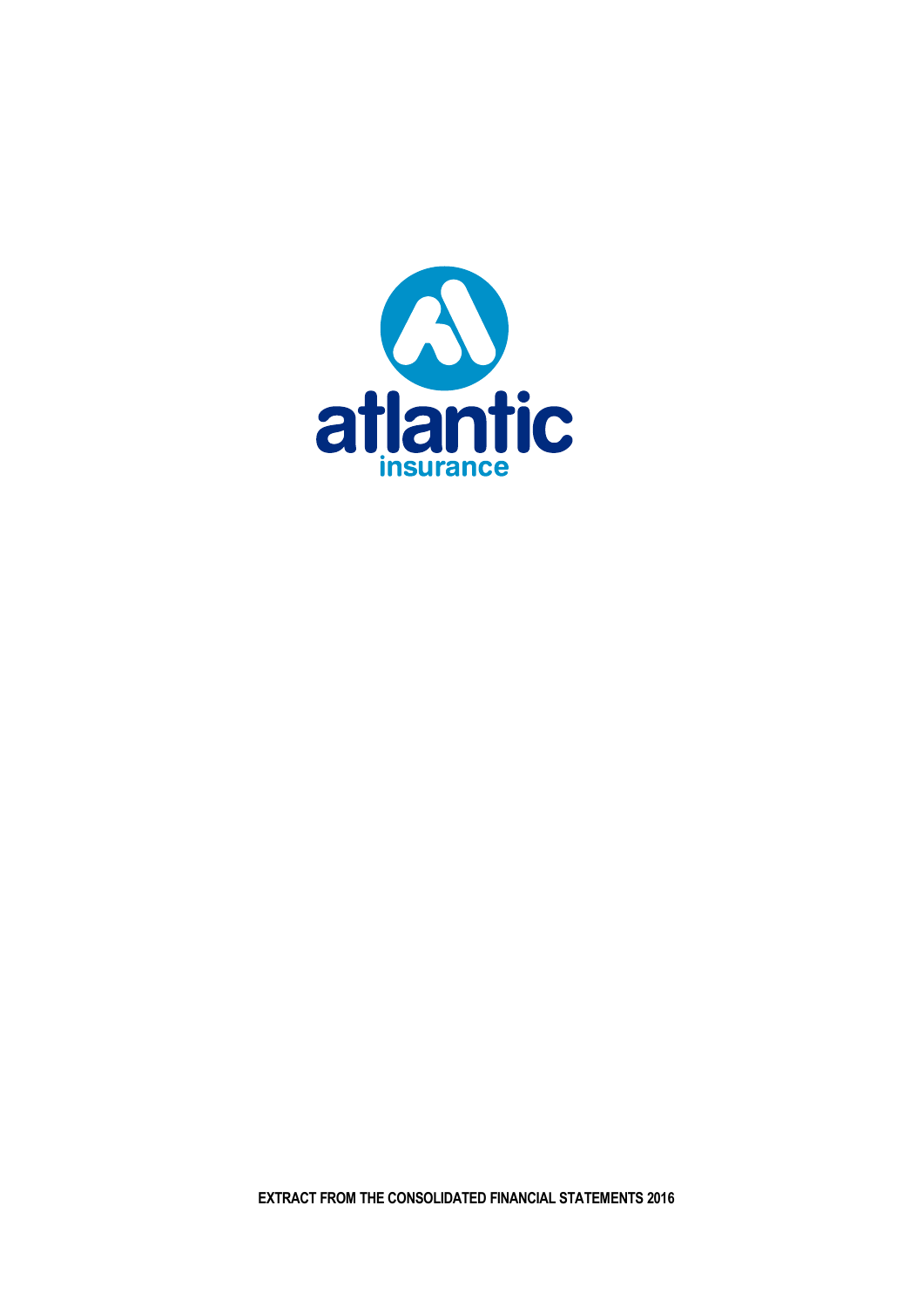

 $\blacksquare$ Motor  $\blacksquare$ Accident & Health  $\blacksquare$  Property  $\blacksquare$  Liability  $\blacksquare$  Marine & Aviation  $\blacksquare$  Others

.





# **Profits, Assets, Liabilities and Shareholders' Interest**

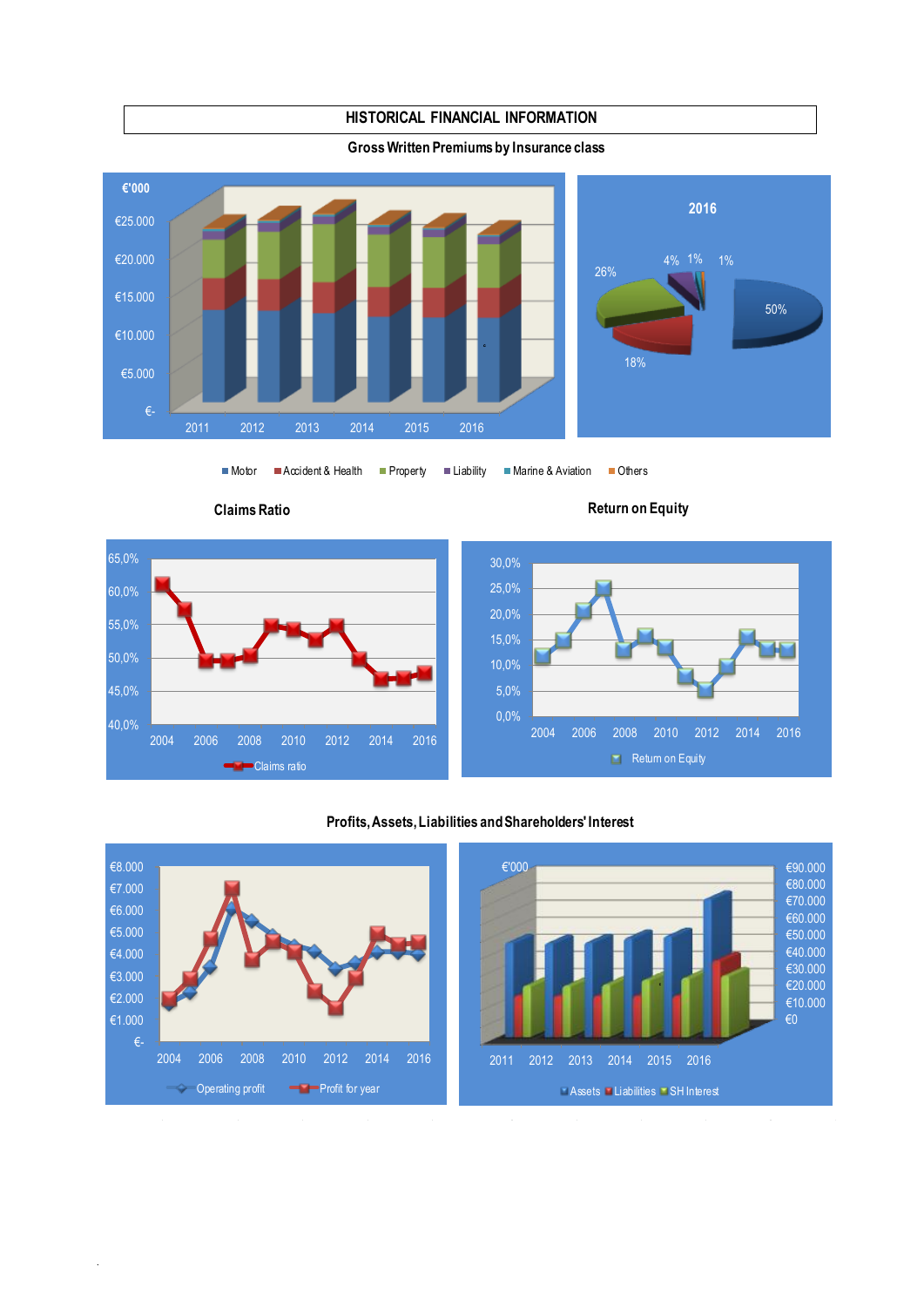.

# **EXTRACT FROM THE CONSOLIDATED FINANCIAL STATEMENTS 2016**

| <b>CONTENTS</b>                                                 | Page              |
|-----------------------------------------------------------------|-------------------|
| <b>Officers and Professional Advisers</b>                       |                   |
| Chairman's Statement                                            | 2                 |
| Management Report                                               | $3 - 7$           |
| <b>Consolidated Profit and Loss Account</b>                     | 8                 |
| Statement of Comprehensive Income                               | 9                 |
| <b>Consolidated Statement of Financial Position</b>             | 10                |
| Consolidated Statement of Changes in Equity                     | 11                |
| <b>Consolidated Cash Flow Statement</b>                         | $12 \overline{ }$ |
| Extract from the notes to the consolidated financial statements | 13-24             |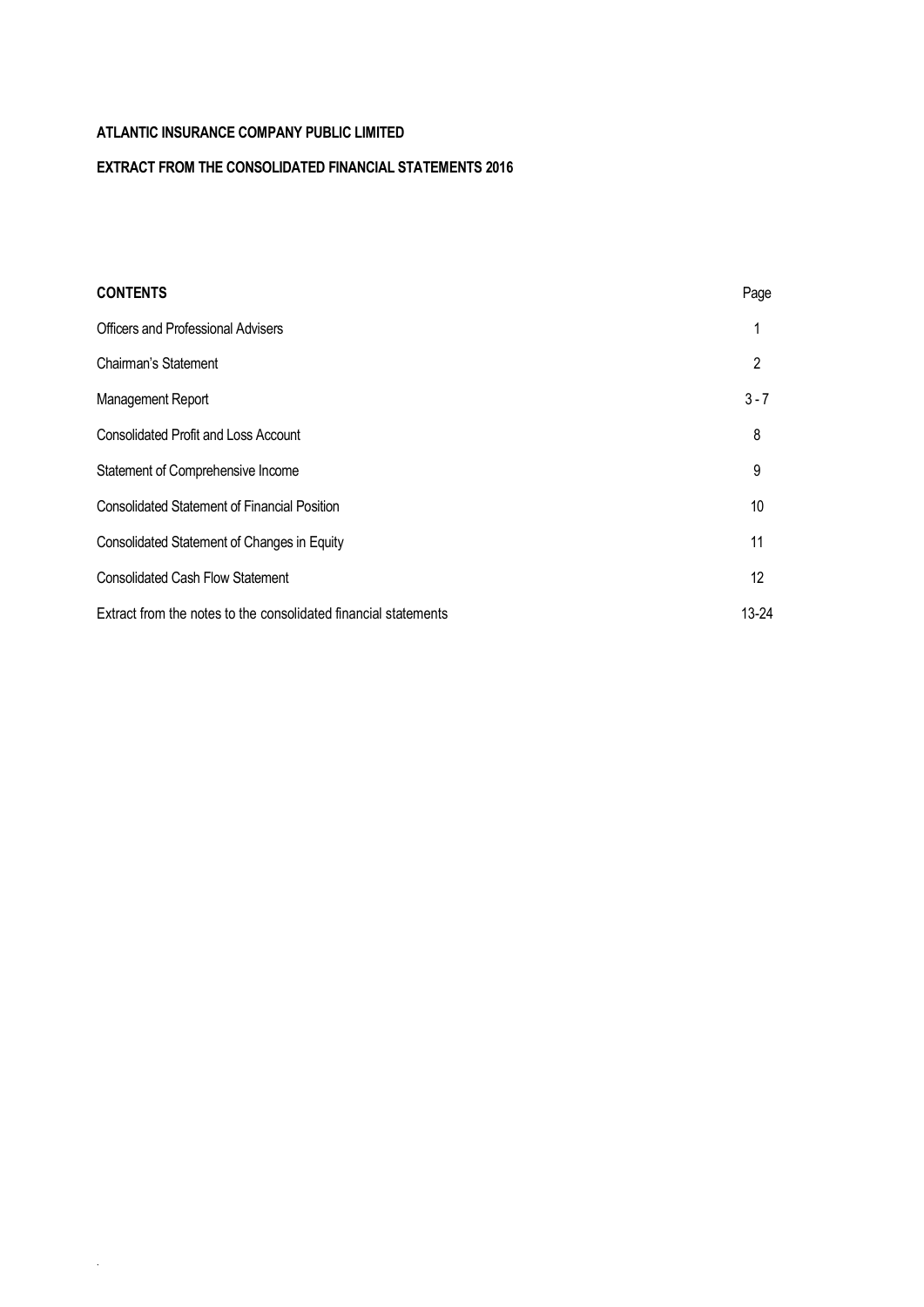### **OFFICERS AND PROFESSIONAL ADVISERS**

# **Board of Directors Registered office**

Emilios Pyrishis Chairman and Managing Director 15 Esperidon Street 15 Esperidon Street Andreas Pirishis Vice Chairman **Atlantic Building** Atlantic Building Andreas Frangoullis CY-2001 Strovolos George Pyrishis Charalambos Alexandrou Nina Pyrishis Panayiotis Mallis Triantafyllos Lysimachou

Marios Savvides (Alternate Director of Mr Lysimachou)

**Secretary** Andreas Pirishis

Joannides + Co Limited L. Papaphilippou & Co. Certified Public Accountants and Registered Auditors 13 Ayiou Prokopiou Street CY-2406 Engomi, Nicosia

### **Bankers**

AstroBank Ltd (former Bank of Piraeus (Cyprus) Limited) Co-operative Bank Allileggyis<br>Bank of Cyprus Public Limited Co-operative Bank Ledra Bank of Cyprus Public Limited<br>Hellenic Bank Public Limited Hellenic Bank Public Limited<br>
RCB Bank Ltd<br>
RCB Bank Ltd<br>
Co-operative Bank (Cyprus) Ltd Credit Suisse (UK) Ltd<br>
Eine Bank AG Europan Kerk Contract Contract Contract Contract Contract Contract Contract Contract Contract Contract Contract Contract Contract Contract Contract Contract Contract Contract Contract C Eurobank EFG Cyprus (2008) 2012 12:30 Eurobank EFG Cyprus USB Bank Plc<br>Cyprus Development Bank Plc Cyprus Development Bank Plc BBAC Bank of Beirut and the Arab Countries Arab Jordan Investment Bank

**Company registration number**: ΗΕ20008

### **Auditors Legal advisers**

Alpha Bank (Cyprus) Ltd<br>EFG Bank AG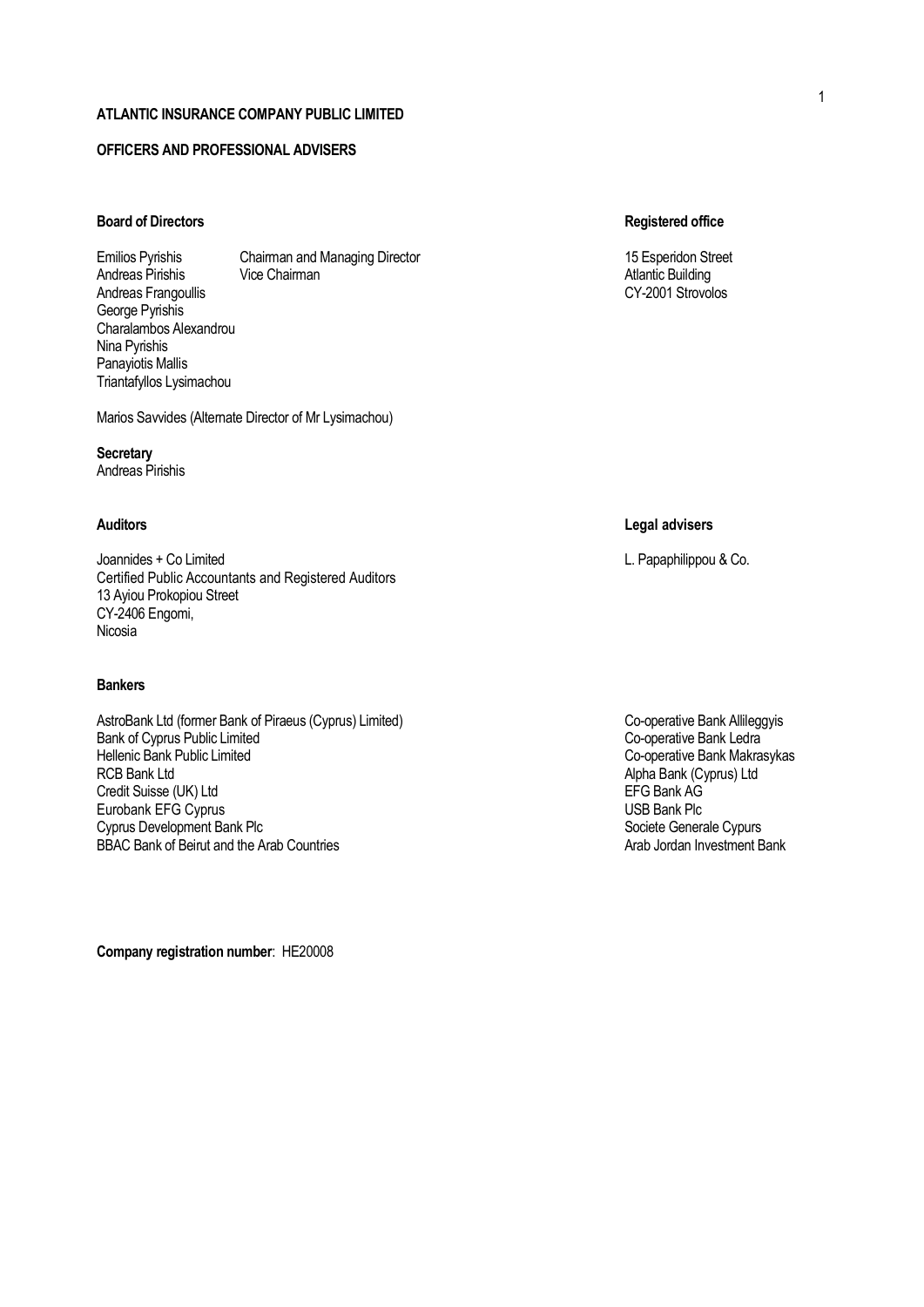### **CHAIRMAN'S STATEMENT**

With great pleasure I communicate with you to inform you about the progress and to present the results of the Group for the year ended 31 December 2016.

As you will see from the data and information contained in the report the progress of the Company during the year ended was stable in terms of revenues and satisfactory in terms of profitability. The prudent and consistent strategy followed by the management of the Company was once again proved to be correct. Despite the general trend which prevailed in the insurance market in 2016, neither the intense and to some extent unconventional competition nor the objective market difficulties, affected adversely the operations and results of Atlantic. The Group's profits attributable to shareholders increased by 2,1% to €4,53mln from €4,43mln in 2015. The earnings per share increased to 11,58 cents from 11,33 cents in 2015. In order to understand the significance of our success, it is sufficient to mention that the profits of Atlantic in 2016 were 18% of the total profits of the general insurance market despite the fact that our market share is 6% of the total premiums of the 22 general insurance companies in the market.

The Group's profits from operations fell by 1,8% and amounted to €4,04mln against €4,11mln in 2015. Profit from insurance operations fell slightly by 1,2% to €4,19mln (2015: €4,24mln) as a result of the 1,7% increase in incurred claims. Operating margin was 25,4% compared with 25,8% in 2015.

Claims from policyholders increased by 1,7% and amounted to €7,88mln (2015: €7,74mln). The net claims loss ratio on net earned premiums rose to 47,78% from 47,05% in the previous year. The claims ratio of motor and liability insurance classes increased while the claims ratio of the other insurance classes fell.

Administrative expenses fell by 2,9% to €4,58mln from €4,72mln in 2015. The decrease is mainly attributable to the reduction in the provisions for bad debts from €0,51mln to €0,32mln.

The performance of the Group's investment portfolio was highly satisfactory. Investment income increased to €0,40mln as opposed to €0,23mln in 2015 and investment gains reached €0,53mln compared to €0,37mln in the previous year. There was also a fair value gain on financial assets available for sale of €0,19mln (2015: loss €0,05mln) which was credited directly to equity.

The financial services sector recorded increased operating losses which amounted to €0,17mln (2015: €0,13mln) as a result of the significant reduction by 36,2% in operating income which amounted to €0,25mln against €0,39mln in 2015. The results were affected by provision for bad and doubtful debts of €0,02 (2015: €0,09mln). After the deduction of minority interest the net effect on the group results for the year was a loss of €0,11mln compared with a loss of €0,09mln in 2015. After the year end the Board of the Company has taken measures for the further reduction of the operating costs of the subsidiary company Atlantic Securities and is considering additional measures for the improvement of its results.

The financial strength of the Group improved further as indicated by the increase in own funds by 3,9%. Indicative of the Group's sound capital base is the Solvency II ratio of the Company which stood at 206,2% at 31 December 2016 versus the minimum regulatory level of 100%.

The Board of Directors after taking into account the financial results for the year 2016, the capital requirements and the profitability prospects of the Group for the coming year as well as the prevailing economic conditions, decided to propose for approval at the Annual General Meeting of the Company the payment of a dividend of 9,25 cents per share (2015:8,5 cents).

Despite the fact that the local economy shows signs of recovery, the business environment in the local insurance market is expected to remain difficult during 2017. Considering the significant uncertainties the Board of Directors believes that at this stage any prediction about the results of the current year is premature.

However I would like to assure you of the determination of the Board to remain strictly committed to effective risk management, protection of the capital base, adequate diversification of bank deposits and investments and careful development of operations. The robust financial position and the high liquidity of the Group mean that Atlantic is in a strong position to take advantage of any interesting opportunities for expansion and growth of its operations.

Finally, I would like to express my warm and sincere appreciation to our shareholders, customers and associates for their constant support and loyalty. I also express my appreciation to the staff of the Group for their dedication, professionalism and diligence.

Emilios Pyrishis Chairman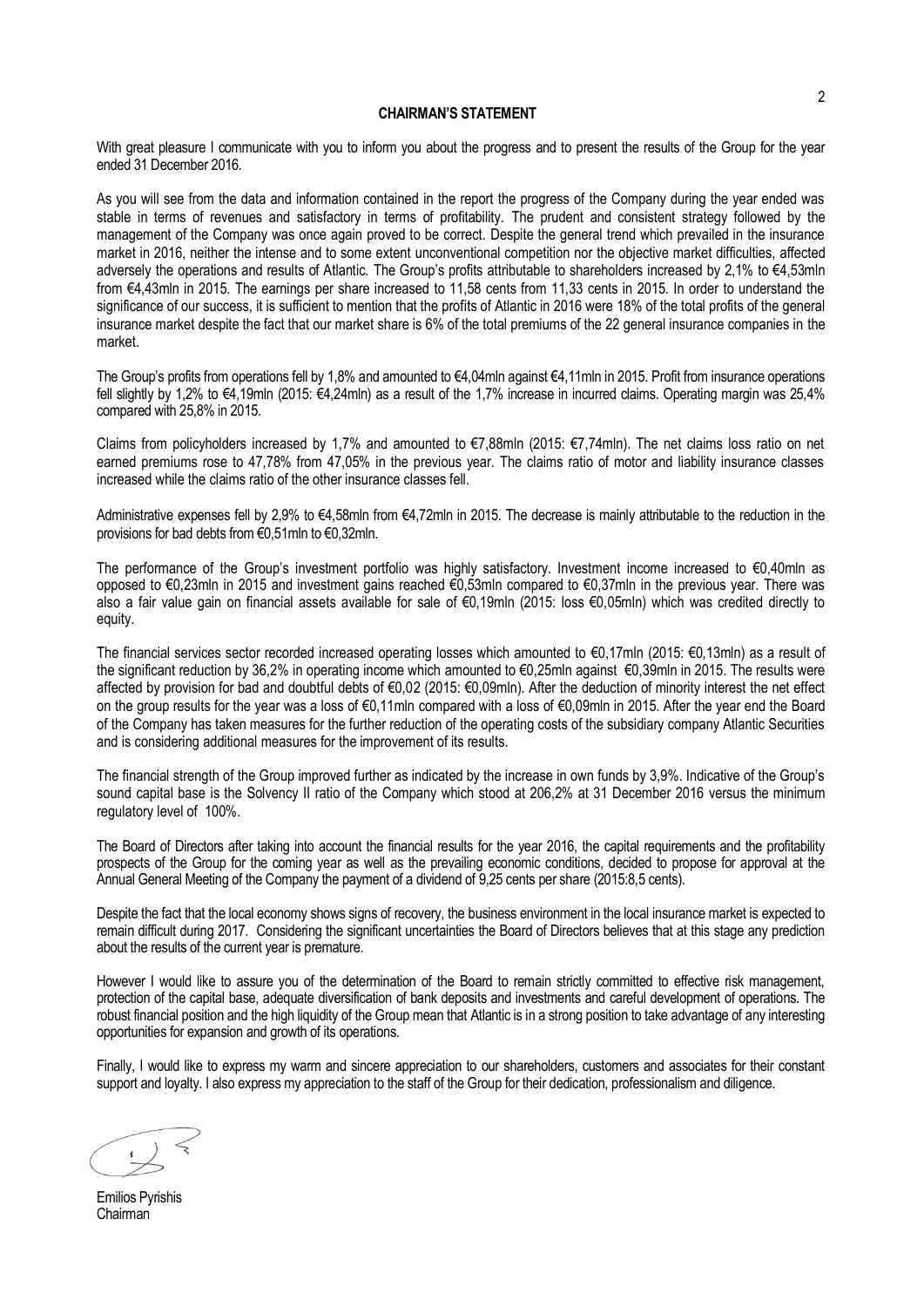### **MANAGEMENT REPORT**

The Board of Directors of Atlantic Insurance Company Public Limited (the "Company") submits its Annual Management Report and the audited consolidated financial statements of the holding Company and its subsidiaries (the "Group") for the year ended 31 December 2016.

### **Principal activities**

The principal activities of the Group are the undertaking of insurance business of the classes of Accident and Medical, Motor, Aviation, Marine and Goods Transportation, Fire and other Property Damage, General Liability, Credit and Guarantees and miscellaneous general business, the possession of land with the intention of its division into plots and their disposal and the provision of financial, consultancy and brokerage services. During the year there were no changes in the Group's activities.

### **Branches**

The Company provides insurance services through its headquarters that are located in Nicosia and its branches which are located in the cities of Larnaka, Limassol and Paphos.

#### **Review of the developments, position and results of activities**

The Group's profits attributable to the shareholders for the year ended 31 December 2016 increased by 2,1% to €4,53mln against €4,43mln in 2015.

The improvement in profitability is mainly attributable to the following factors:

- Increase in gains from sale and revaluation of investments to €0,53mln from €0,37mln in 2015.
- Increase in investment income which amounted to €0,39mln as opposed to €0,23mln in 2015.

#### *Profit from operations*

Profit from operations fell by 1,8% and amounted to €4,04mln against €4,11mln in 2015.

#### *Insurance operations*

Profit from insurance operations fell slightly by 1,2% to €4,19mln (2015: €4,24mln) as a result of the1,7% increase in incurred claims. Operating margin was 25,4% compared with 25,8% in 2015.

### *Financial services*

The financial services sector recorded increased operating losses which amounted to €0,17mln (2015: €0,13mln) as a result of the significant reduction by 36,2% in operating income which amounted to €0,25mln as opposed to €0,39mln in 2015. The results were affected by provision for bad and doubtful debts of €0,02 (2015: €0,09mln). After the deduction of minority interest the net effect on the group results for the year was a loss of €0,11mln compared with a loss of €0,09mln in 2015.

#### *Premiums*

Net written premiums amounted to €16,57mln versus €16,50mln in 2015, recording an increase of 0,5%.After the adjustments for unearned premiums, net earned amounted to €16,48mln at similar levels with the previous year.

#### *Other income*

Other income from insurance operations amounted to €0,76mln compared to €0,77mln in 2015. Other income mainly includes commissions receivable from reinsurers of €0,69mln (2015:€0,73mln). The share of the Cyprus Hire Risks Pool profits increased to €0,05mln from €0,04mln in 2015.

#### *Claims*

Claims from policyholders increased by 1,7% and amounted to €7,88mln (2015: €7,74mln). The net claims loss ratio on net earned premiums rose to 47,78% from 47,05% in the previous year. The claims ratio of motor and liability insurance classes increased while the claims ratio of the other insurance classes fell.

Gross outstanding claims include a provision of €20mln regarding property damages on the EAC's facilities at the station of Vasilicos in November 2016. A corresponding provision for the reinsurer's share of the €20mln claim is included in receivables. The Company's financial results will not be affected because the Company has secured a 100% reinsurance support for this risk.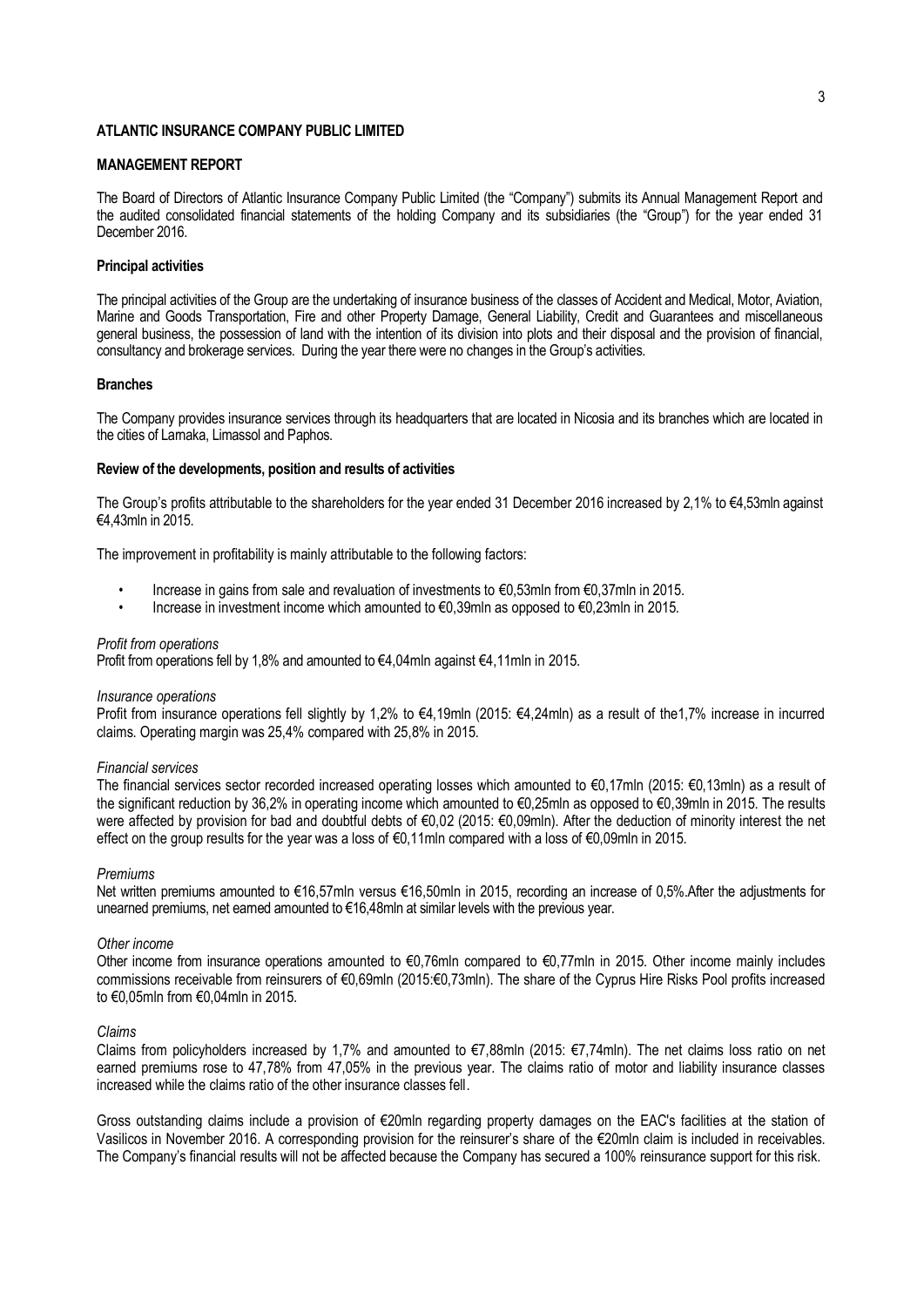### **MANAGEMENT REPORT (continued)**

#### *Administrative expenses*

Administrative expenses fell by 2,9% to €4,58mln from €4,72mln in 2015. The decrease is mainly attributable to the reduction in the provisions for bad debts from €0,51mln to €0,32mln and the reduction in municipal taxes, vehicle expenses, electricity and computer expenses. On the other hand intangibles amortisation, professional services, rents and discounts recorded an increase.

## *Net finance income*

Net finance income amounted to €0,44mln against €0,61mln in 2015. The significant fall is due to the exchange loss of €0,09mln against exchange gain of €0,10mln in 2015. Interest from bank deposits decreased to €0,33mln from €0,42mln as a result of the reduction in local deposit interest rates and also the reduction in bank balances. On the other hand interest from bonds increased significantly to €0,25mln from €0,17mln in 2015 due to increased position on investments in bonds. Bank charges fell sharply by 30,4% to €0,05mln (2015:€0,08mln) as a result of the significant reduction in visa charges.

#### *Profit on investments*

There was a significant improvement in income from investments which increased to €0,40mln as opposed to €0,23mln in 2015 as well as in investment gains which reached €0,53mln compared to €0,37mln in the previous year. There was also a fair value gain on financial assets available for sale of €0,19mln (2015: loss €0,05mln) which was credited directly to equity. The value of the Company's investment portfolio in transferable securities at 31 December 2016 was €16,35mln against €10,70mln in 2015.

During 2016 the Company recorded a loss on the revaluation of investment properties of €0,32mln (2015:€0,29mln). There was also a gain on the revaluation of fixed assets of €0,06mln (2015: loss €0,13mln) which was recognised directly in the statement of changes in equity.

### *Earnings per share*

The earnings per share of the Group rose to 11,58 cents per share from 11,33 cents in 2015.

#### *Own funds*

The Group's own funds increased by 3,9% and reached €35,8mln from €34,5mln in 2015.

### *Solvency II*

Based on the Solvency II calculations of the minimum solvency capital requirements, which were submitted to the superintendent of Insurance, the Solvency Ratio of the Company as at 31 December 2016 was 206,2% versus the minimum regulatory level of 100%.

### **Financial results**

As shown on page 8 of the extract from the consolidated financial statements, net profit attributable to shareholders reached €4,53mln compared to €4,43mln in 2015, recording an annual decrease of 2,1%. Profit for the year is transferred to reserves.

### **Dividend**

The Board of Directors has decided to propose for approval at the Annual General Meeting of the Company the payment of a dividend of 9,25 cents per share (2015: 8,5 cents).

### **Significant risks and uncertainties**

The most significant risks that the Group is exposed to are described in note 33 of the consolidated and separate financial statements of the Company.

### *Risk Mitigation*

As part of its effective risk management the Company whenever necessary makes use of derivatives for hedging purposes. During the year the Company entered into 2 USD forward contracts through AstroBank Ltd for the sale of USD on the expiry dates of February 17, 2017 and September 29, 2017 of \$2mln and \$1,9mln respectively. The contracts were entered for the purpose of hedging currency risks arising from the USD exposure of the Company's investments and bank balances.

#### **Prospects**

The Board of Directors considered the results of the Group as satisfactory especially considering the economic climate which prevailed.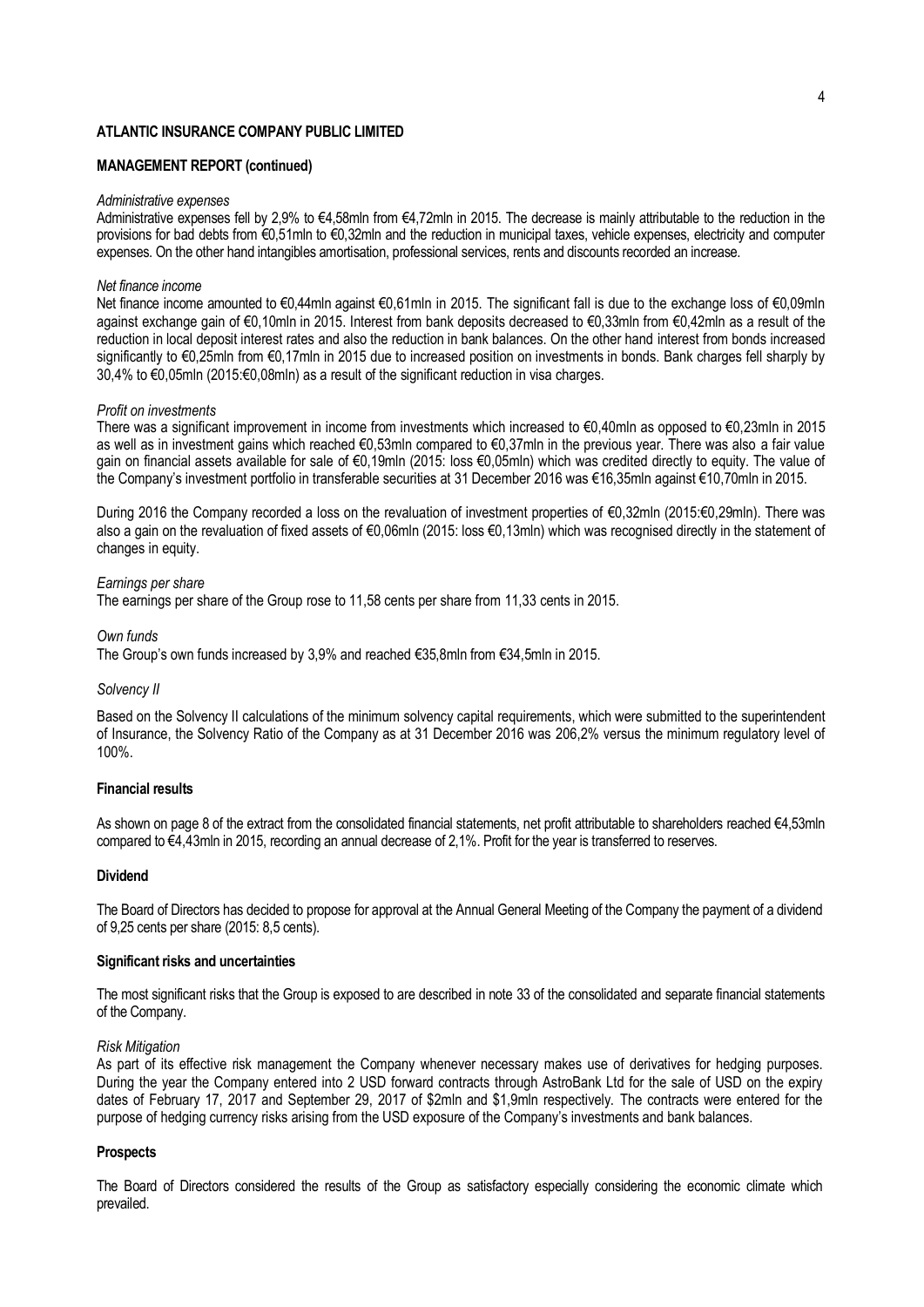### **MANAGEMENT REPORT (continued)**

As regards the prospects for the current year, there are no major developments which may affect the assessment of the results of the current period. The management believes that the conditions in the operating environment of the company will remain difficult but notes the satisfactory recovery in the wider economic environment. Considering the significant uncertainties the Board of Directors considers that at this stage any projection about the operating results of the Group for the current year are premature.

The management remains committed to its strategy of effective risk management and careful development of operations as well as the protection and strengthening of the capital base, liquidity and profitability of the Group.

#### **Tangible Fixed Assets**

Capital expenditure for tangible fixed assets amounted to €203 thousand (2015: €62 thousand) as shown in note 16 of the financial statements.

### **Research and technological advancement**

The management examines on a continuous basis modern tools for the upgrading and improvement of its systems and internal operating procedures. Technological advancements fall in the following 3 basic categories according to their objective:

- Productivity improvement and cost reduction
- Improvement of customer service and of the quality of services
- Strengthening of security and monitoring systems

#### **Share Capital**

The authorised share capital of the Holding Company amounts to €85 mln divided into 250 mln ordinary shares of a nominal value of €0,34 each. The issued share capital of the Company amounts to €13,30 mln divided into 39,11 mln ordinary shares of a nominal value of €0,34 each. All the titles of the Company are listed in the Cyprus Stock Exchange and there are neither any restrictions in the transferability of the titles of the Company nor any known agreements between shareholders that may imply restrictions in the transferability of the titles and/or the voting rights.

The Extraordinary General Meeting of the Company which took place on 1 June 2016 approved the following Special Resolution:

"That the Board of Directors be authorized and is hereby authorized to implement a buy- back programme, in accordance with the provisos of Article 57A of the Companies Act 113 (Amended). The minimum and maximum price at which own shares may be bought, cannot exceed by more than 5%, the average market price of the Company's shares during the last 5 trading sessions before the acquisition. The Company may acquire, within the period of 12 months from the date of AGM resolution, the maximum number of shares which is permitted by the Act. The shares may be acquired either in the market or through a private agreement.''

The purpose of the above resolution was the extension of the Company's buy-back programme for the period June 1, 2016 to May 31, 2017.

During the year the Company did not acquire any own shares. The total number of own shares held by the Company at 31 December 2016 is 165 241 and the total acquisition cost amounts to €163 thousand.

No other change in the capital structure of the Company took place during the year.

#### **Investment in subsidiary companies**

During the year the Company made a provision of €265 thousand for the permanent diminution in the value of its investment in the subsidiary undertaking Atlantic Consultancy Services Ltd. As a result the carrying value of the investment was reduced to €672 thousand from €937 thousand in 2015. The provision did not have any impact in the consolidated results of the Group.

During the year the subsidiary Atlantic Consultancy Services Ltd increased its interest in the share capital of its subsidiary Atlantic Securities Ltd to 88,01% from 85,43%. As a result the effective interest of Atlantic Insurance Company Public in Atlantic Securities Limited Ltd rose to 66.1% from 64.2%.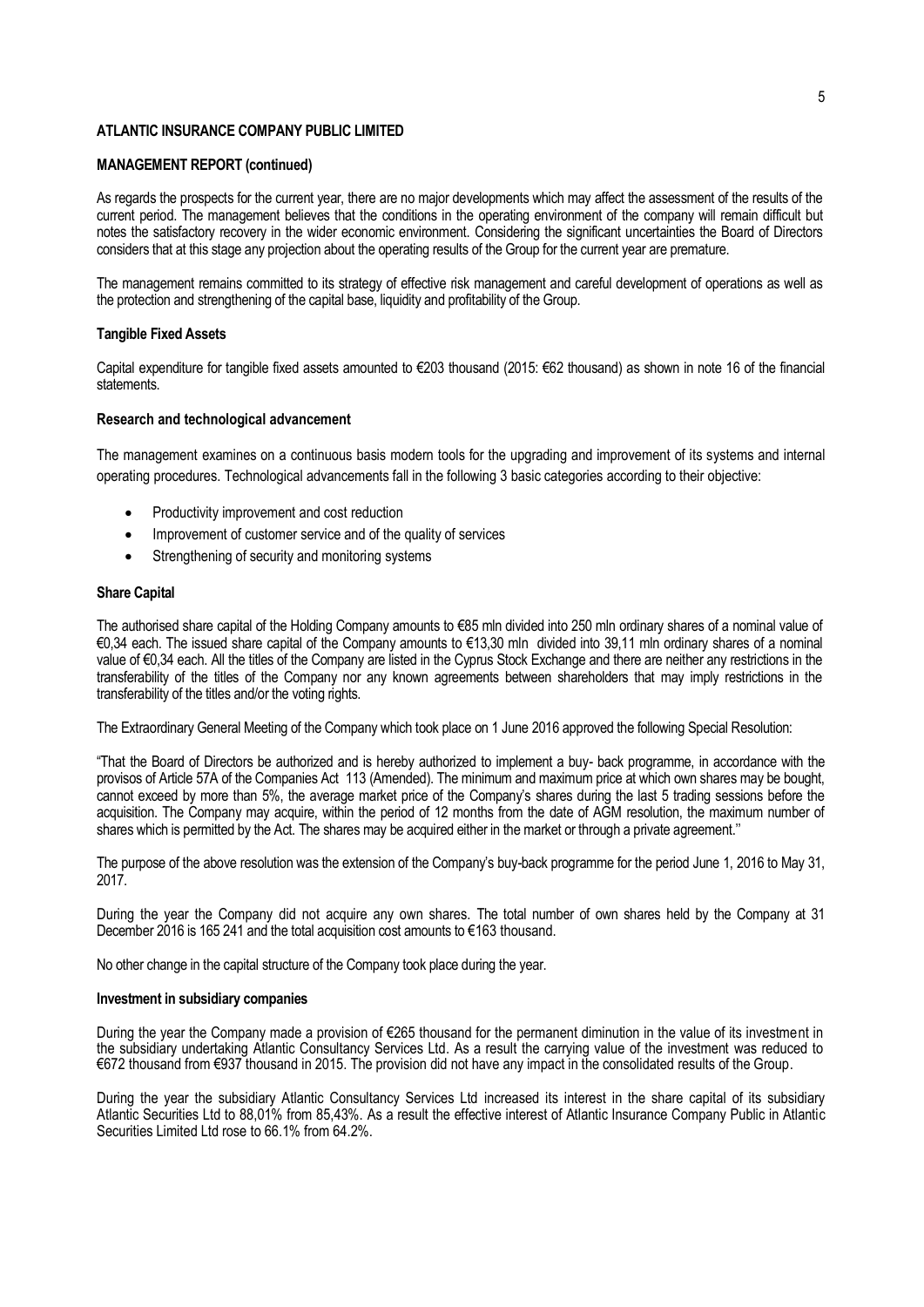### **MANAGEMENT REPORT (continued)**

#### **Contracts with Directors' and related parties**

There were no significant contracts in force by the year end or by the date of approval of the financial statements to which shareholders owning directly or indirectly more than 5% of the share capital of the Company and members of the Board and the management of the Company, their spouses or minor children have or had direct or indirect material interest, with the exception of the contracts of employment of executive directors and the agreement for the appointment of Piraeus (Cyprus) Insurance Agency Ltd as an insurance agent of Atlantic Insurance Co Public Ltd as mentioned in note 32 of the financial statements.

The transactions of the Company with related parties are shown in note 29 of the financial statements.

### **Significant events**

There were no significant events which had a material impact on the consolidated financial statements.

#### **Post balance events**

Events occurring after the reporting period which are affecting the understanding of the financial statements are presented in note 36 of the financial statements.

#### **Corporate Governance**

At present the Board of Directors has partly adopted the Code of Corporate Governance ('Code') issued by the Cyprus Stock Exchange since the Company is listed in the Alternative Market of the Cyprus Stock Exchange where the adoption of the Code is voluntary and not compulsory. The Code of Corporate Governance is published on the websit[e www.cse.com.cy.](http://www.cse.com.cy/)

The report of the Board on the Code ('Report on Corporate Governance') is shown on pages 8 and 18 of the consolidated financial statements and is available on the Company's website www.atlantic.com.cy.

The degree of the Company's compliance and explanation of areas of non-conformity with the principles and articles of the Code at the date of the report are described in the Report on Corporate Governance.

The Group adopts effective procedures in relation to the preparation of the financial statements to safeguard that transactions and events recorded in the accounting books and records are accurately presented in the financial statements, the relevant announcements and the financial reports of the Group.

The risk management process of the Group which covers the presentation of financial information aims at the recognition, analysis and management of the risks related to the preparation of the financial statements, the relevant announcements and other financial reporting so that they are in conformity with the relevant financial reporting standards, the laws and regulations, including the periodical reporting which is required by the Transparency Requirements (Securities Trading in Regulated Markets) Cyprus Laws of 2007 and 2014. This is accomplished by the identification of risks of material inaccuracy in the reports and the adoption and implementation of internal controls for the prevention or detection of items that may lead to a material misstatement.

The company through its internal control system has implemented effective processes for the preparation of its financial statements, as well as for the preparation of periodic reporting required by listed companies. The main characteristics of these procedures are:

- The financial statements of the subsidiaries of the Group are prepared under the responsibility of the Financial Director of each company and under the supervision of the Financial Director of the Company.

- The financial statements of the Company and the Group are prepared under the responsibility of the Financial Director of the Group.

- The announcements of the results of the Group as well as the related explanatory statements are compiled by the Group's Financial Director and are reviewed by the Audit Committee. The relevant announcements are approved by the Board of Directors prior to their publication.

The share capital of the Company is divided into ordinary shares having the same and equal rights. There are no issued shares with special controlling or voting rights. Detailed information on the Company's share capital is presented in note 23 of the consolidated financial statements.

The shareholders owning directly or indirectly more than 5% of the share capital of the Company on 31 December 2016 and 5 days before the date of approval of the financial statements are shown in note 30 of the financial statements.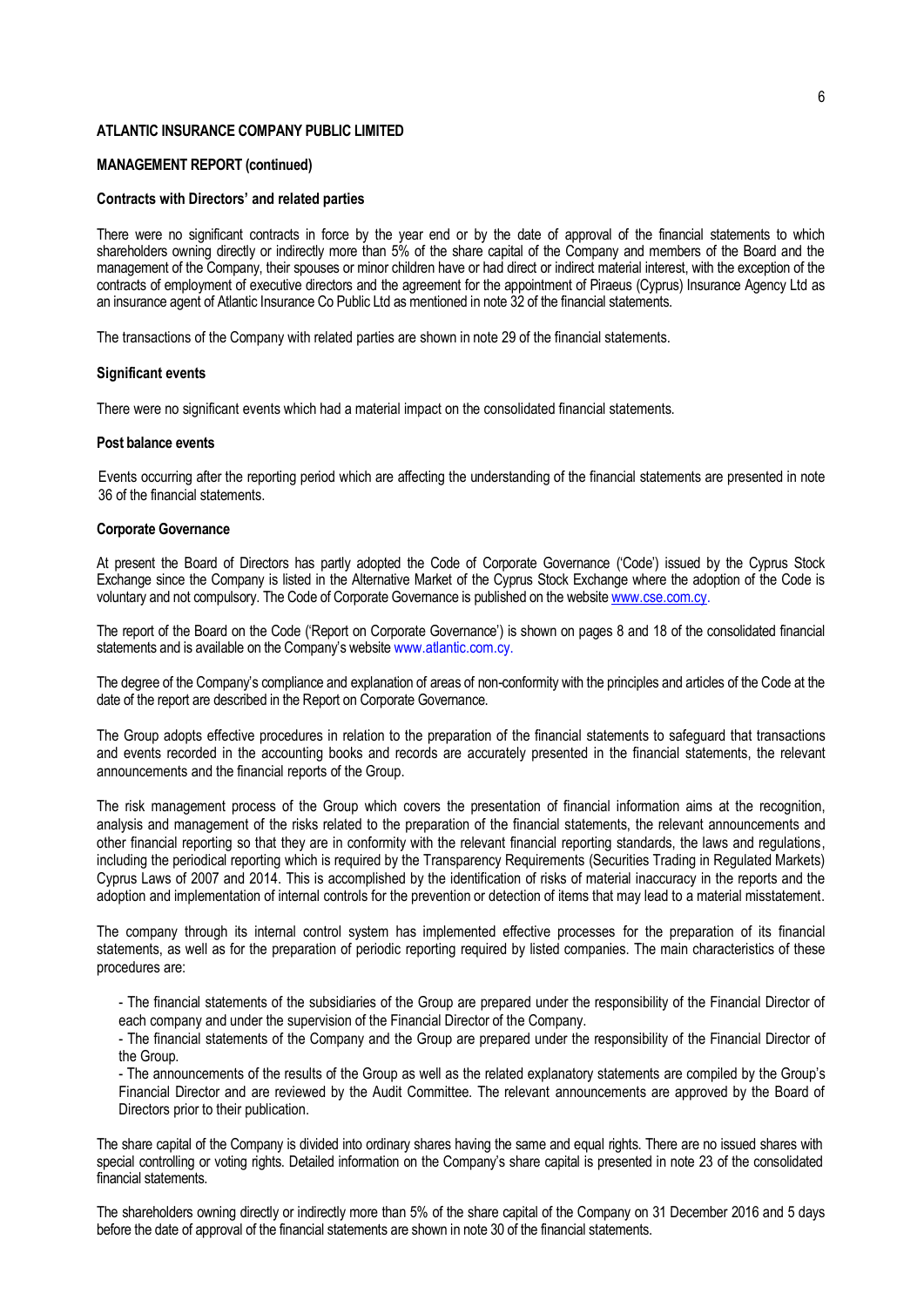### **MANAGEMENT REPORT (continued)**

The percentage holdings on the Company's share capital that is owned by each member of the Board, their spouses, minor children and companies in which they own directly or indirectly more than 20% of the voting rights, on 31 December 2016 and 5 days before the date of the approval of the financial statements are mentioned in note 31 of the consolidated financial statements.

Each member of the Board is elected by the General Meeting of the shareholders or is appointed by the Board of Directors. A member who is appointed by the Board of Directors retires by law at the first annual general meeting following their appointment, which then decides on his appointment. At every annual general meeting one third of the board of directors retires and their appointment is determined by the annual general meeting. A director may be removed from office before the end of his term with an ordinary resolution at a General Meeting.

The Company's Memorandum may be amended with a special resolution at a General Meeting.

The power of the directors is general and is limited only by the powers granted in a general meeting of the shareholders of the company either by law or by the articles of the Company. The decision on the issue of new shares, unless it relates to a rights issue which is offered to the shareholders in proportion to their existing holding, is taken by the general meeting in accordance with the prevailing legislation. The right to purchase the company's own shares, unless the legislation allows otherwise, is provided to the Board of Directors for a specified period by a special resolution of the general meeting.

The composition, terms of reference and details about the functioning of the management, administrative and supervisory bodies and positions designated in accordance with the Code are mentioned in the Report of Corporate Governance which is presented immediately after the Management Report.

### **Board of Directors**

The Board of Directors consists of the members shown on page 1. All directors served on the board for the whole year. According to the Articles of the Company's Association Messrs Emilios Pyrishis and Charalambos Alexandrou and Mrs Nina Pirishi retire from the Board, but being eligible offer themselves for re-election. An election will take place for the filling in of the vacant positions. There were no significant changes in the allocation of the responsibilities or the compensation of the Board of Directors.

### **Auditors**

The Auditors of the Company Joannides + Co Limited have expressed their willingness to continue to provide their services. A resolution authorizing the Board of Directors to determine their remuneration will be submitted in the next Annual General Meeting.

By order of the Board of Directors,

Emilios Pyrishis Chairman

Nicosia 13 April 2017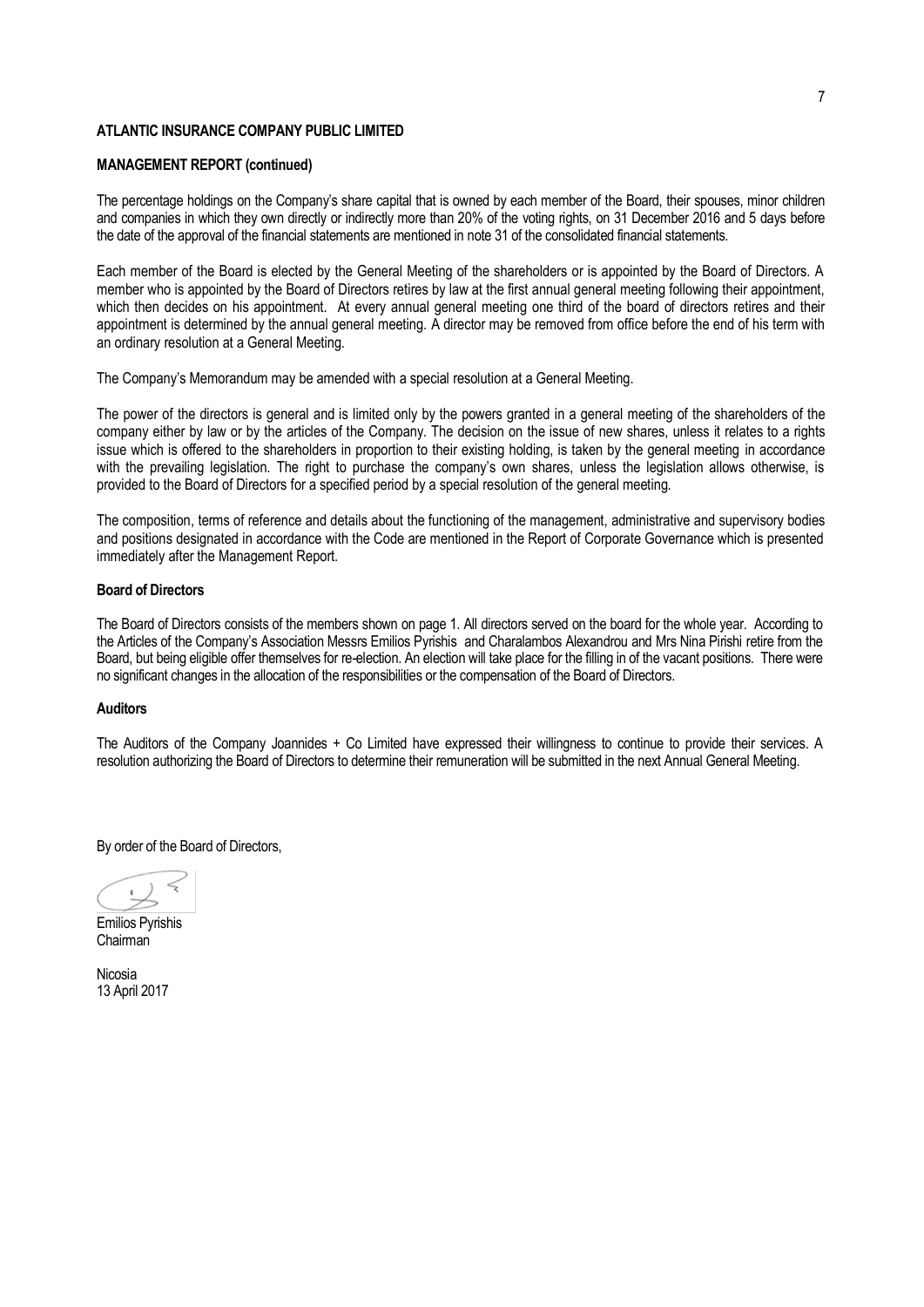### **CONSOLIDATED PROFIT AND LOSS ACCOUNT**

for the year ended 31 December 2016

|                                                         |              | 2016    | 2015    |
|---------------------------------------------------------|--------------|---------|---------|
|                                                         | <b>Notes</b> | €'000   | €'000   |
| Income from operations                                  |              |         |         |
| Gross written premiums                                  |              | 21.265  | 22.190  |
| Policy fees                                             |              | 705     | 709     |
| Reinsurers' share of premiums                           |              | (5.399) | (6.404) |
| Net premiums                                            |              | 16.571  | 16.495  |
| Transfer to unearned premiums                           |              | (88)    | (41)    |
| Net earned premiums                                     |              | 16.483  | 16.454  |
| Other operating income from insurance operations        | 6            | 759     | 770     |
| Operating income from brokerage and financial services  |              | 254     | 398     |
|                                                         |              | 17.496  | 17.622  |
| <b>Expenses</b>                                         |              |         |         |
| Claims payable                                          | 5            | 7.876   | 7.741   |
| Commission payable for insurance operations             |              | 955     | 974     |
| Commission payable for brokerage and financial services |              | 49      | 80      |
| Administrative expenses                                 |              | 4.580   | 4.718   |
|                                                         |              | 13.460  | 13.513  |
| <b>Profit from operations</b>                           | 10           | 4.036   | 4.109   |
| Profit on sale and revaluation of investments           | 12           | 530     | 368     |
| Loss on revaluation of investment properties            |              | (319)   | (294)   |
| Other investment income                                 | 7            | 396     | 232     |
| Net finance income                                      | 11           | 441     | 606     |
| Profit before taxation                                  |              | 5.084   | 5.021   |
| <b>Taxation</b>                                         | 13           | (623)   | (652)   |
| Profit after taxation                                   |              | 4.461   | 4.369   |
| Minority interest                                       |              | 67      | 64      |
| Profit attributable to the shareholders                 |              | 4.528   | 4.433   |
|                                                         |              |         |         |
| Earnings per share (cent)                               | 14           | 11,58   | 11,33   |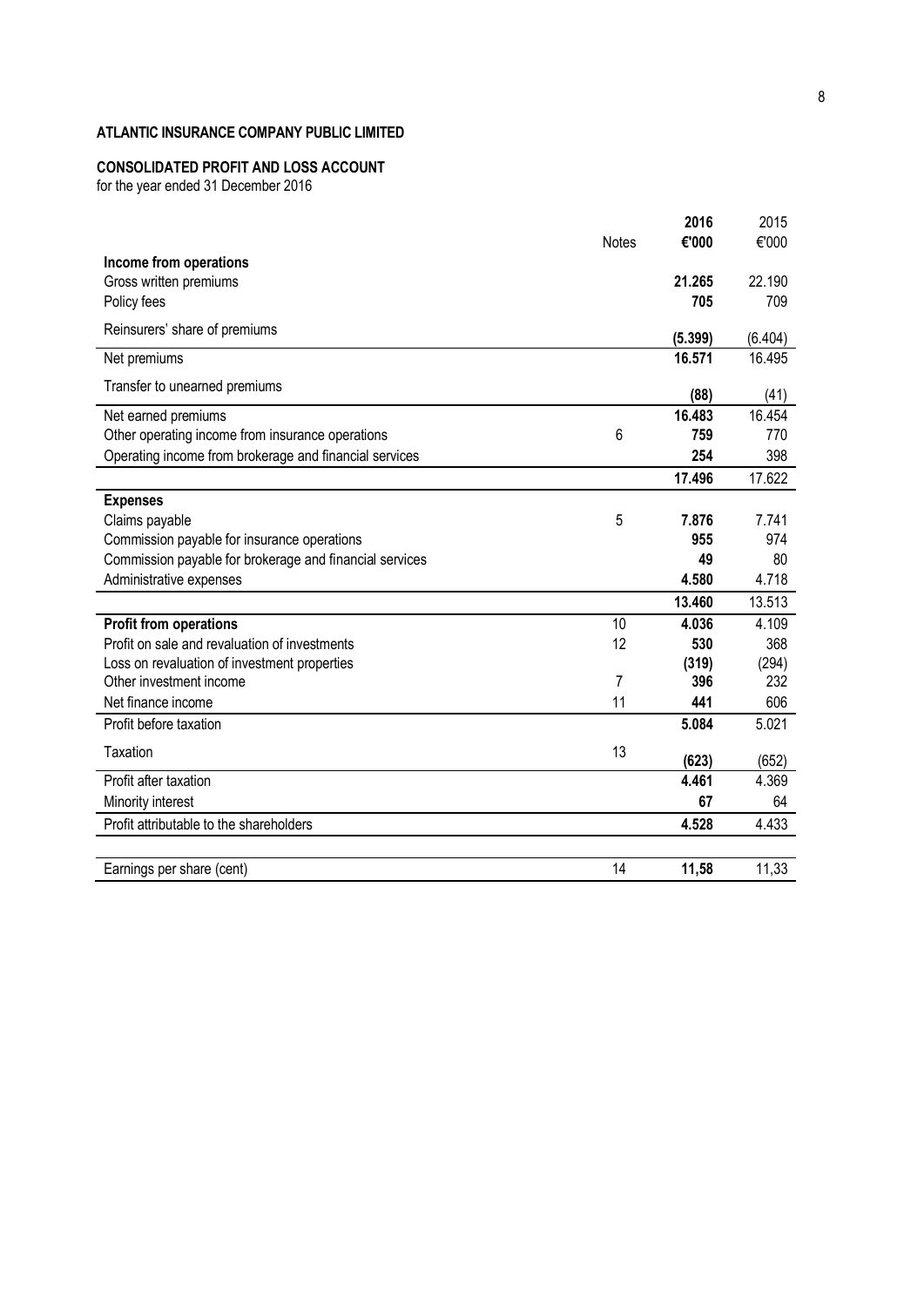# **STATEMENT OF COMPREHENSIVE INCOME**

for the year ended 31 December 2016

|                                                                                             | 2016<br>€'000 | 2015<br>€'000 |
|---------------------------------------------------------------------------------------------|---------------|---------------|
| Profit for the year                                                                         | 4.528         | 4.433         |
| Other recognised gains:                                                                     |               |               |
| Gain/(loss) on revaluation of immovable property                                            | 64            | (127)         |
| Deferred tax on revaluation of immovable property                                           | (8)           | 22            |
| Purchase of own shares                                                                      |               | (85)          |
| Fair value gain / (loss) on financial assets available for sale                             | 192           | (55)          |
| Transfer to profit and loss for the year on disposal of financial assets available for sale | (127)         | (126)         |
| Transfer to profit and loss for the year on change of classification of bonds               |               |               |
|                                                                                             | 128           | (371)         |
|                                                                                             |               |               |
| Total comprehensive income for the year                                                     | 4.656         | 4.062         |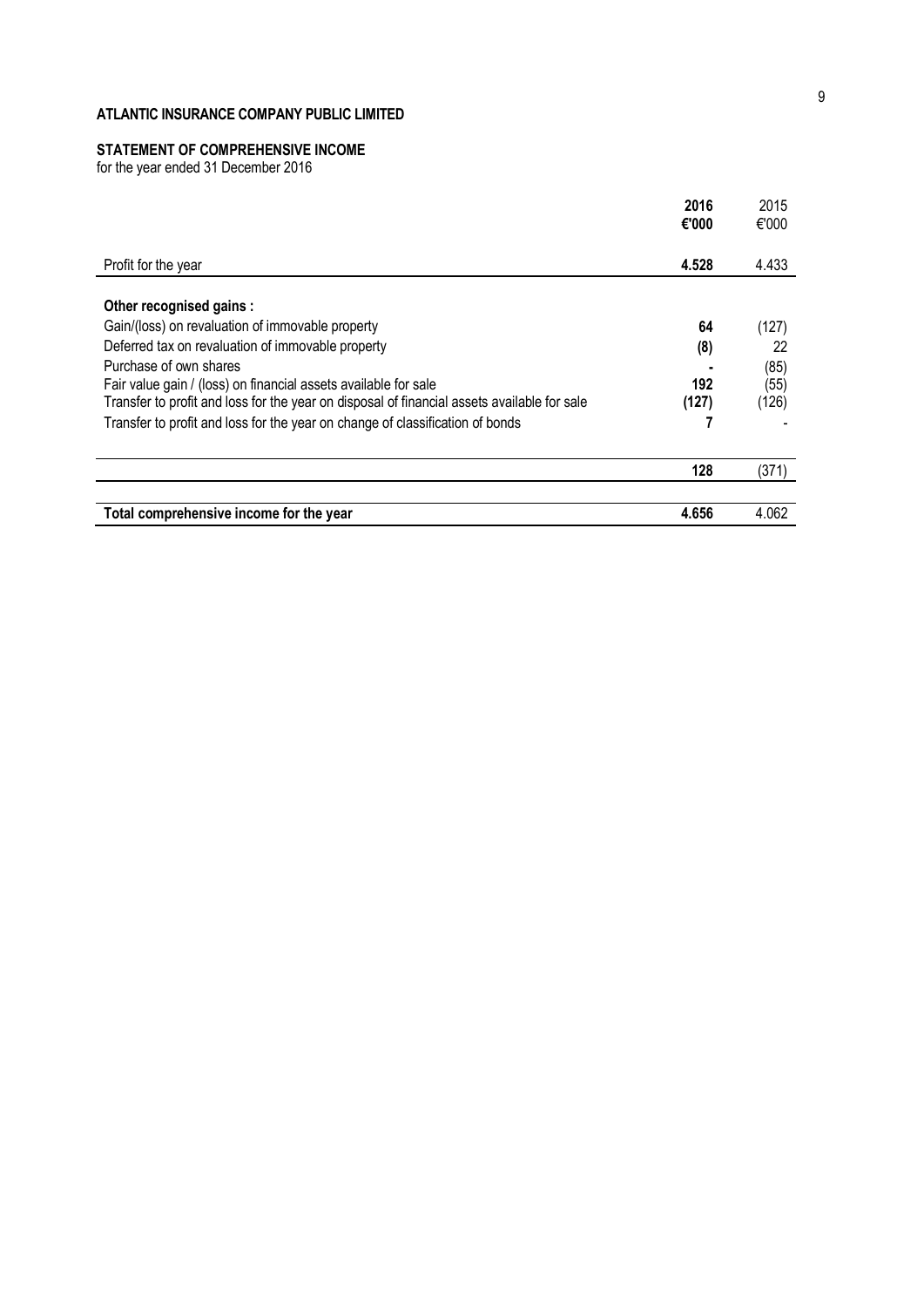# **CONSOLIDATED STATEMENT OF FINANCIAL POSITION**

as at 31 December 2016

|                                                        |              | 2016   | 2015   |
|--------------------------------------------------------|--------------|--------|--------|
|                                                        | <b>Notes</b> | €'000  | €'000  |
| <b>Non-current assets</b>                              |              |        |        |
| Tangible fixed assets                                  | 16           | 6.756  | 6.693  |
| Intangible assets                                      | 17           | 22     | 11     |
| Investors' Compensation Fund                           | 21           | 210    | 210    |
| Investment properties                                  | 18           | 5.665  | 5.984  |
| Financial assets available for sale                    | 19           | 4.314  | 5.125  |
| <b>Total non-current assets</b>                        |              | 16.967 | 18.023 |
|                                                        |              |        |        |
| <b>Current assets</b>                                  |              |        |        |
| Debtors and other receivables                          | 21           | 32.768 | 14.506 |
| Financial assets held for trading                      | 20           | 12.056 | 5.647  |
| Cash and bank balances                                 | 22           | 19.001 | 20.738 |
| <b>Total current assets</b>                            |              | 63.825 | 40.891 |
|                                                        |              |        |        |
| <b>Total assets</b>                                    |              | 80.792 | 58.914 |
|                                                        |              |        |        |
| <b>Equity</b>                                          |              |        |        |
| Share capital                                          | 23           | 13.297 | 13.297 |
| <b>Reserves</b>                                        |              | 22.685 | 21.353 |
| Purchase of own shares                                 |              | (163)  | (163)  |
| <b>Equity attributable to shareholders</b>             |              | 35.819 | 34.487 |
| Minority interest                                      |              | 366    | 468    |
| <b>Total equity</b>                                    |              | 36.185 | 34.955 |
|                                                        |              |        |        |
| <b>Non-current liabilities</b>                         |              |        |        |
| Deferred taxation                                      | 24           | 240    | 289    |
|                                                        |              | 240    | 289    |
|                                                        |              |        |        |
| <b>Current liabilities</b>                             |              |        |        |
| Outstanding claims and provision for unearned premiums | 25           | 41.547 | 20.962 |
| <b>Other Liabilities</b>                               | 26           | 2.820  | 2.708  |
|                                                        |              | 44.367 | 23.670 |
|                                                        |              |        |        |
| <b>Total equity and liabilities</b>                    |              | 80.792 | 58.914 |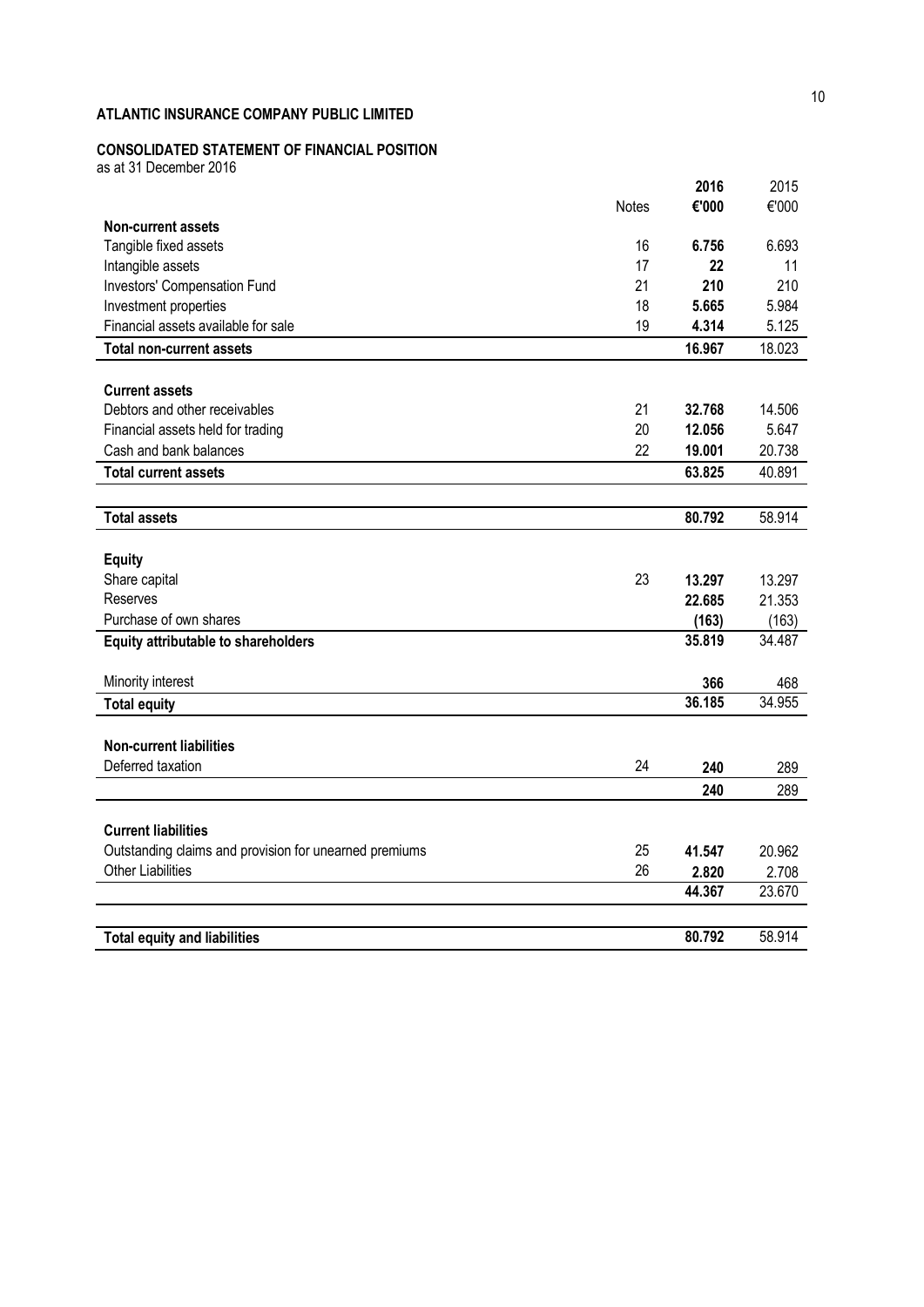# **CONSOLIDATED STATEMENT OF CHANGES IN EQUITY**

for the year ended 31 December 2016

|                                                            | Share   | Share   | Revaluation | Value          | Fair Profit and<br>Loss | Own            |                | Minority                 | Total          |
|------------------------------------------------------------|---------|---------|-------------|----------------|-------------------------|----------------|----------------|--------------------------|----------------|
|                                                            | Capital | Premium | Reserve     | Reserve        | account                 | Shares         | Total          | Interest                 | Equity         |
|                                                            | €'000   | €'000   | €'000       | €'000          | €'000                   | €'000          | €'000          | €'000                    | €'000          |
|                                                            |         |         |             |                |                         |                |                |                          |                |
| <b>Balance 1 January 2015</b>                              | 13.297  | 1.965   | 3.136       | 302            | 14.738                  | (78)           | 33.360         | 532                      | 33.892         |
| Deficit on revaluation of immovable                        |         |         |             |                |                         |                |                |                          |                |
| property                                                   |         |         | (127)       |                |                         | $\overline{a}$ | (127)          | $\overline{\phantom{a}}$ | (127)          |
| Deferred tax on revaluation of<br>immovable property       |         |         | 21          |                |                         |                | 21             |                          | 21             |
| Transfer of excess depreciation on                         |         |         |             |                |                         |                |                |                          |                |
| revaluation of buildings                                   |         |         | (1)         |                | 1                       |                |                |                          | $\overline{a}$ |
| Fair value loss on financial assets                        |         |         |             |                |                         |                |                |                          |                |
| available for sale                                         |         |         |             | (55)           |                         |                | (55)           |                          | (55)           |
| Transfer to profit and loss for the year of                |         |         |             |                |                         |                |                |                          |                |
| realised gain on financial assets<br>available for sale    |         |         |             | (126)          |                         |                | (126)          | $\overline{\phantom{a}}$ | (126)          |
| Purchase of own shares                                     |         |         |             |                |                         | (85)           | (85)           |                          | (85)           |
| Dividend paid                                              |         |         |             |                | (2.934)                 | $\overline{a}$ | (2.934)        | $\overline{\phantom{a}}$ | (2.934)        |
| Profit for the year                                        |         |         |             |                | 4.433                   |                | 4.433          | (64)                     | 4.369          |
|                                                            |         |         |             |                |                         |                |                |                          |                |
|                                                            |         |         |             |                |                         |                |                |                          |                |
| Balance 31 December 2015                                   | 13.297  | 1.965   | 3.029       | 121            | 16.238                  | (163)          | 34.487         | 468                      | 34.955         |
|                                                            |         |         |             |                |                         |                |                |                          |                |
|                                                            |         |         |             |                |                         |                |                |                          |                |
| Balance 1 January 2016<br>Gain on revaluation of immovable | 13.297  | 1.965   | 3.029       | 121            | 16.238                  | (163)          | 34.487         | 468                      | 34.955         |
| property                                                   |         |         | 64          |                |                         |                | 64             | $\overline{a}$           | 64             |
| Deferred tax on revaluation of                             |         |         |             |                |                         |                |                |                          |                |
| immovable property                                         |         |         | (8)         |                |                         |                | (8)            | $\overline{\phantom{a}}$ | (8)            |
| Reduction of minority due to sale of                       |         |         |             |                |                         |                | Ĭ.             |                          |                |
| shares                                                     |         |         |             |                |                         |                |                | (35)                     | (35)           |
| Fair value gain on financial assets<br>available for sale  |         |         |             | 192            |                         |                | 192            |                          | 192            |
| Transfer to profit and loss for the year of                |         |         |             |                |                         |                |                |                          |                |
| realised gain on financial assets                          |         |         |             |                |                         |                |                |                          |                |
| available for sale                                         |         |         |             | (127)          |                         |                | (127)          |                          | (127)          |
| Transfer to profit and loss for the year                   |         |         |             | 7              |                         |                | $\overline{7}$ |                          | 7              |
| on change of classification of bonds<br>Dividend paid      |         |         |             | $\overline{a}$ | (3.324)                 |                | (3.324)        | $\overline{\phantom{a}}$ | (3.324)        |
| Profit for the year                                        |         |         |             |                | 4.528                   |                | 4.528          | (67)                     | 4.461          |
|                                                            |         |         |             |                |                         |                |                |                          |                |

Gains or losses on the revaluation of financial assets available for sale are recognised in equity.

The share premium, the revaluation reserve and the fair value reserve are not available for distribution.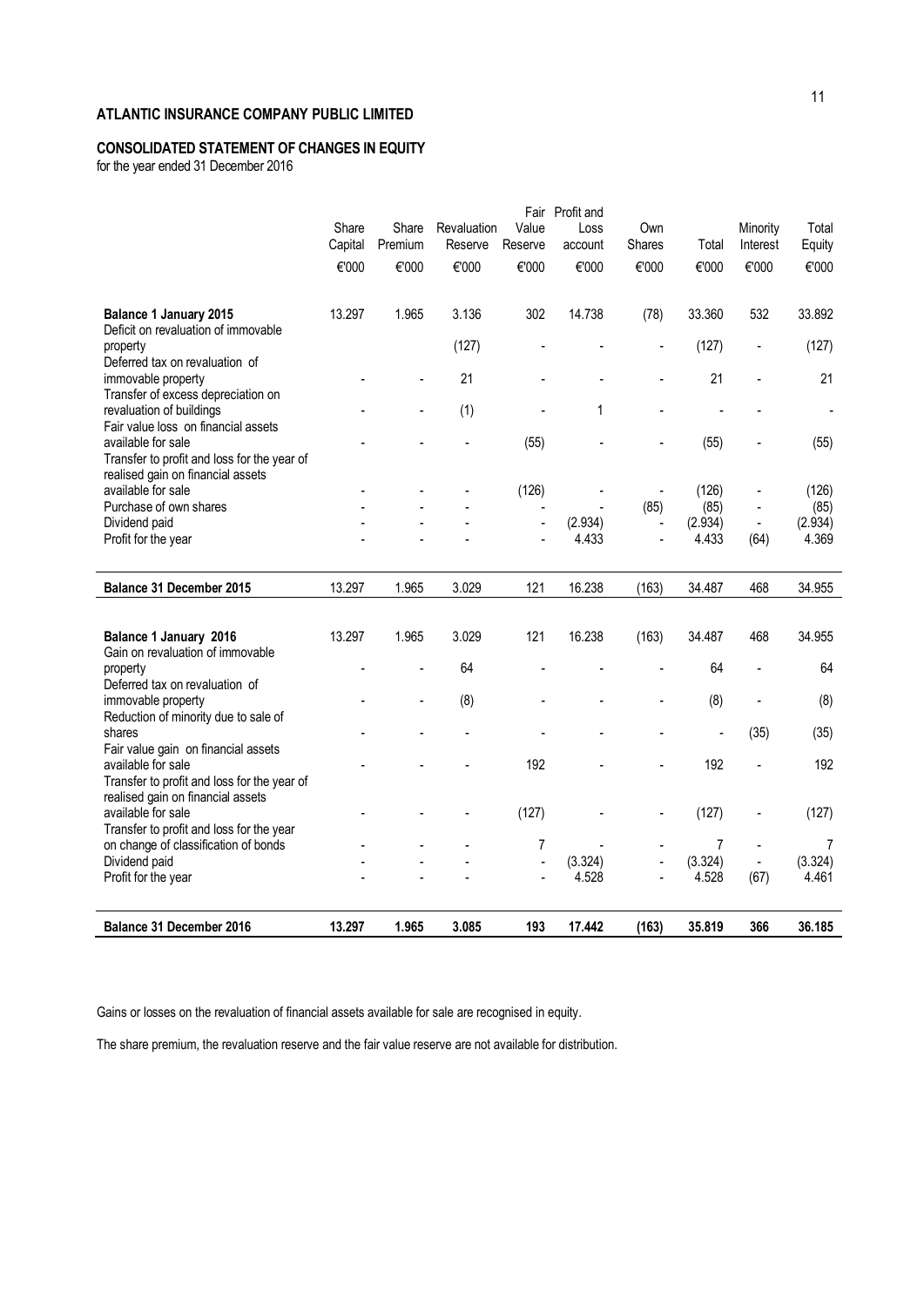# **CONSOLIDATED CASH FLOW STATEMENT**

for the year ended 31 December 2016

|                                                          |         | 2016     | 2015    |
|----------------------------------------------------------|---------|----------|---------|
|                                                          |         | €'000    | €'000   |
|                                                          | Note    |          |         |
| <b>CASH FLOW FROM OPERATING ACTIVITIES</b>               |         |          |         |
| Profit for the year before taxation                      |         | 5.084    | 5.021   |
| Adjustments for:                                         |         |          |         |
| Gain on sale and revaluation of investments              | 12      | (530)    | (368)   |
| Loss on revaluation of investment properties             |         | 319      | 294     |
| Depreciation of tangible and intangible fixed assets     | 10      | 248      | 209     |
| Profit on sale of assets                                 |         | (3)      |         |
| Interest received<br>Dividends received                  | 11<br>7 | (494)    | (682)   |
|                                                          | 11      | (333)    | (171)   |
| Interest paid and bank charges                           |         | 53       | 76      |
| Profit from operations before changes in working capital |         | 4.344    | 4.379   |
| (Increase) /decrease in debtors and other receivables    |         | (18.256) | 1.151   |
| Increase in liabilities and provisions                   |         | 20.455   | 107     |
| <b>Cash flow from operations</b>                         |         | 6.543    | 5.637   |
| Interest paid                                            |         | (53)     | (76)    |
| Taxation paid                                            |         | (684)    | (728)   |
| Net cash flow from operating activities                  |         | 5.806    | 4.833   |
|                                                          |         |          |         |
| <b>CASH FLOW FROM INVESTING ACTIVITIES</b>               |         |          |         |
| Purchase of investments                                  |         | (9.547)  | (5.553) |
| Sale of investments                                      |         | 4.785    | 3.065   |
| Purchase of own shares                                   |         |          | (85)    |
| Purchase of tangible fixed assets                        | 16      | (203)    | (62)    |
| Purchase of intangible fixed assets                      | 17      | (55)     | (8)     |
| Receipts on disposal of tangible fixed assets            |         | 3        | 1       |
| Increase in holding of subsidiary undertaking            |         | (29)     |         |
| Interest received                                        |         | 494      | 682     |
| Dividends received                                       |         | 333      | 171     |
| Net cash flow (for) /from for investing activities       |         | (4.219)  | (1.789) |
|                                                          |         |          |         |
| <b>CASH FLOW FOR FINANCING ACTIVITIES</b>                |         |          |         |
| Dividend paid                                            |         | (3.324)  | (2.934) |
| Net cash flow for financing activities                   |         | (3.324)  | (2.934) |
| Net (decrease)/ increase in cash and cash equivalents    |         | (1.737)  | 110     |
| Cash and cash equivalents at the beginning of the year   | 22      | 20.738   | 20.628  |
| Cash and cash equivalents at the end of the year         | 22      | 19.001   | 20.738  |
| Cash and cash equivalents consist of:                    |         |          |         |
| Cash and bank balances                                   |         |          |         |
|                                                          | 22      | 19.001   | 20.738  |
|                                                          |         |          |         |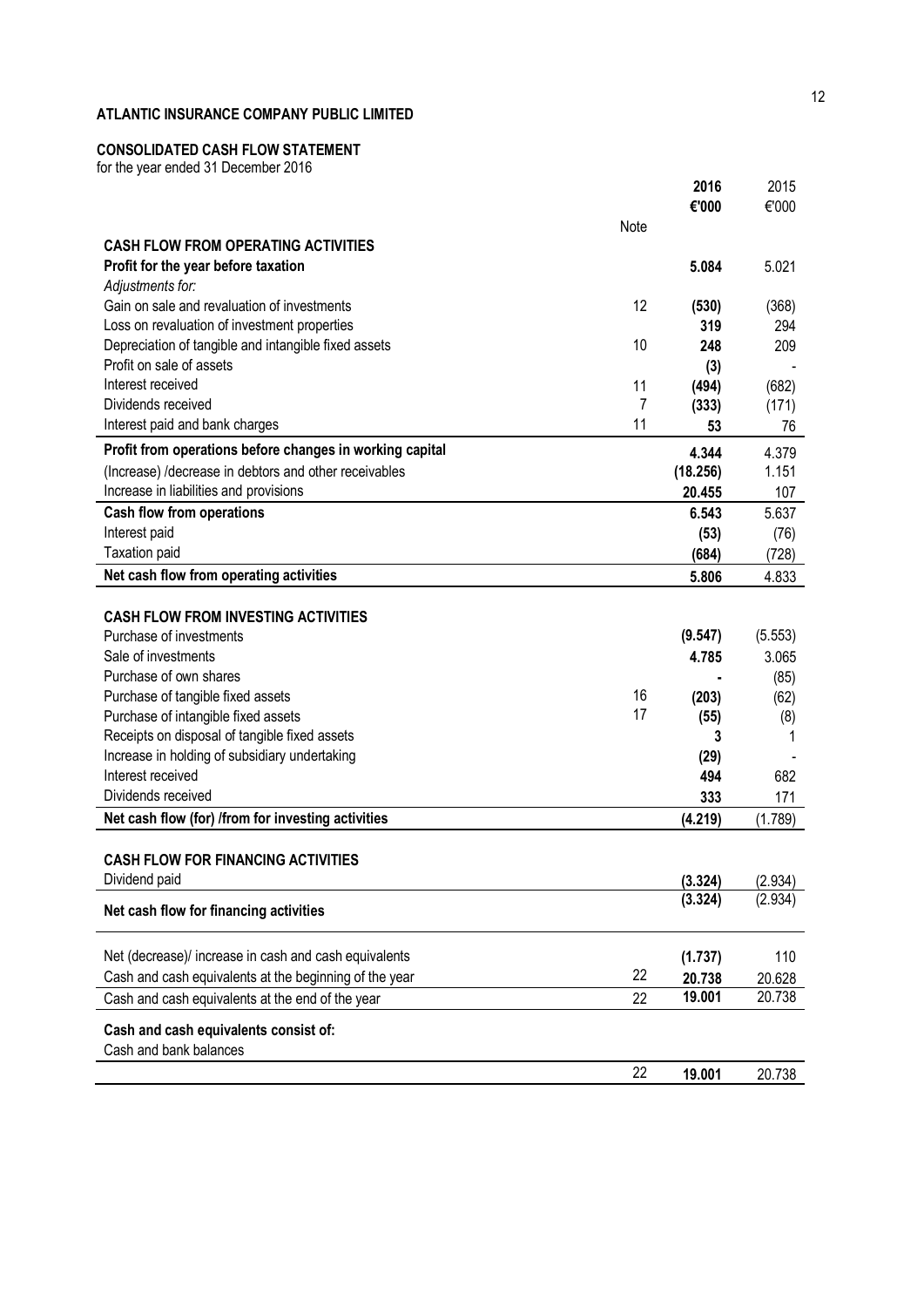# **EXTRACT FROM THE NOTES TO THE CONSOLIDATED FINANCIAL STATEMENTS**

# **Note 4: Segmental Reporting**

The Group has two main segments of business activity, general insurance business and financial services, both of which are carried out in Cyprus. Insurance Financial **Total**

|                                         | <b>Insurance</b> | <b>Financial</b><br>Services | Total  |
|-----------------------------------------|------------------|------------------------------|--------|
|                                         | €'000            | €'000                        | €'000  |
| Year ended 31 December 2016             |                  |                              |        |
| Premiums and other income               | 23.120           | 259                          | 23.379 |
| Profit /(loss) from operations          | 4.207            | (171)                        | 4.036  |
| <b>Total Assets</b>                     | 78.521           | 2.271                        | 80.792 |
| <b>Total Liabilities</b>                | 44.428           | 179                          | 44.607 |
| Purchase of tangible fixed assets       | 203              |                              | 203    |
| Purchase of intangible fixed assets     | 55               |                              | 55     |
| Disposal of tangible fixed assets       | 41               |                              | 41     |
| Depreciation of tangible fixed assets   | 202              | 2                            | 204    |
| Depreciation of intangible fixed assets | 44               |                              | 44     |
| Year ended 31 December 2015             |                  |                              |        |
| Premiums and other income               | 23.904           | 398                          | 24.302 |
| Profit from operations                  | 4.239            | (130)                        | 4.109  |
| <b>Total Assets</b>                     | 56.019           | 2.895                        | 58.914 |
| <b>Total Liabilities</b>                | 23.753           | 206                          | 23.959 |
| Purchase of tangible fixed assets       | 62               |                              | 62     |
| Purchase of intangible fixed assets     | 8                |                              | 8      |
| Depreciation of tangible fixed assets   | 210              |                              | 210    |
| Depreciation of intangible fixed assets | 187              | 2                            | 189    |

# **Note 5: Claims payable**

|                     | 2016   |                             |                          |            | 2015  |
|---------------------|--------|-----------------------------|--------------------------|------------|-------|
|                     | Gross  | Reinsurers'<br><b>Share</b> | <b>Recoveries</b>        | <b>Net</b> | Net   |
|                     | €'000  | €'000                       | €'000                    | €'000      | €'000 |
| Motor               | 6.387  | (819)                       | (394)                    | 5.174      | 4.868 |
| Accident and health | 2.277  | (5)                         | (10)                     | 2.262      | 2.641 |
| Marine              | (7)    | (2)                         |                          | (9)        | 8     |
| Property            | 20.266 | (20.130)                    | -                        | 136        | 258   |
| Liability           | 317    | (5)                         | $\overline{\phantom{0}}$ | 312        | (45)  |
| Other               |        |                             |                          |            | 11    |
|                     | 29.241 | (20.961)                    | (404)                    | 7.876      | 7.741 |

# **Note 6: Other income from insurance operations**

|                          | 2016<br>€'000 | 2015<br>€'000 |
|--------------------------|---------------|---------------|
| Commissions earned       | 689           | 730           |
| Share of Pool profits    | 45            | 39            |
| Profit on sale of assets | 3             | $\,$          |
| Other income             | 22            |               |
|                          | 759           | 770           |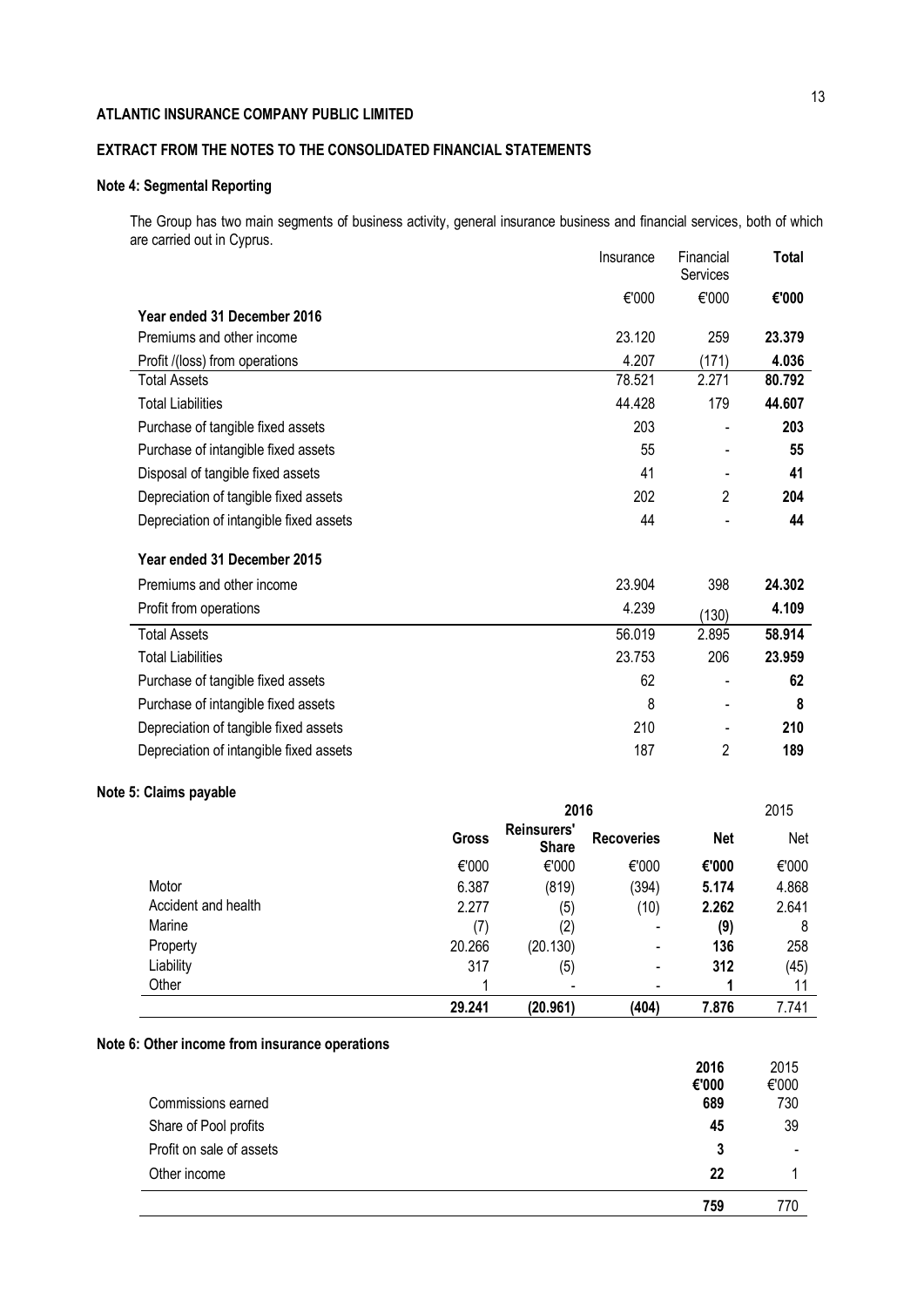# **EXTRACT FROM THE NOTES TO THE CONSOLIDATED FINANCIAL STATEMENTS**

### **Note 7: Other income from investments**

|                    | 2016  | 2015  |
|--------------------|-------|-------|
|                    | €'000 | €'000 |
| Dividends received | 333   | 171   |
| Rents received     | 63    | 61    |
|                    | 396   | 232   |

### **Note 8: Income from Cyprus Hire Risks Pool**

The income arises from the Company's participation to the Cyprus Hire Risks Pool. The company's share in the profits and losses of the Pool is calculated based on the share of the Company's motor premiums as a percentage of the total market motor premiums. Τhe Company's share of profits οf the Pool for 2016 amounted to €45 thousand (2015: Profit €36 thousand).

### **Note 9: Staff costs**

|                                | 2016  | 2015  |
|--------------------------------|-------|-------|
|                                | €'000 | €'000 |
| Salaries                       | 2.417 | 2.366 |
| Social insurance contributions | 167   | 160   |
| Provident fund contributions   | 117   | 114   |
| Other contributions            | 102   | 100   |
|                                | 2.803 | 2.739 |

### **Average number of employees**

| The average number of employees was as follows: |      |      |
|-------------------------------------------------|------|------|
|                                                 | 2016 | 2015 |
| Full-time employees                             | 104  | 102  |

The Company and its subsidiary Atlantic Securities Ltd operate defined contribution provident fund schemes. The funds are separately financed and prepare their own financial statements. In accordance with the Funds' memorandum the members are entitled to the payment of certain benefits on their retirement or early termination of their employment.

### **Note 10: Profit from operations**

Profit from operations arises after the deduction of the following:

|                                         | ZV I V | 20 I J |
|-----------------------------------------|--------|--------|
|                                         | €'000  | €'000  |
| Depreciation of tangible fixed assets   | 204    | 189    |
| Depreciation of intangible fixed assets | 44     | 20     |
| Provision for bad and doubtful debts    | 324    | 510    |
| <b>Audit Fees</b>                       |        |        |
| Audit fees                              | 57     | 57     |
| Fees for other verification services    |        | 9      |
| Fees for non-audit services             |        |        |
| Note 11: Net finance income             |        |        |
|                                         | 2016   | 2015   |
|                                         | €'000  | €'000  |
| Interest received                       | 333    | 416    |
| Interest from bonds                     | 252    | 168    |
| Bank charges and interest paid          | (53)   | (76)   |
| Exchange (losses) / gains               | (91)   | 98     |
|                                         | 441    | 606    |

**2016** 2015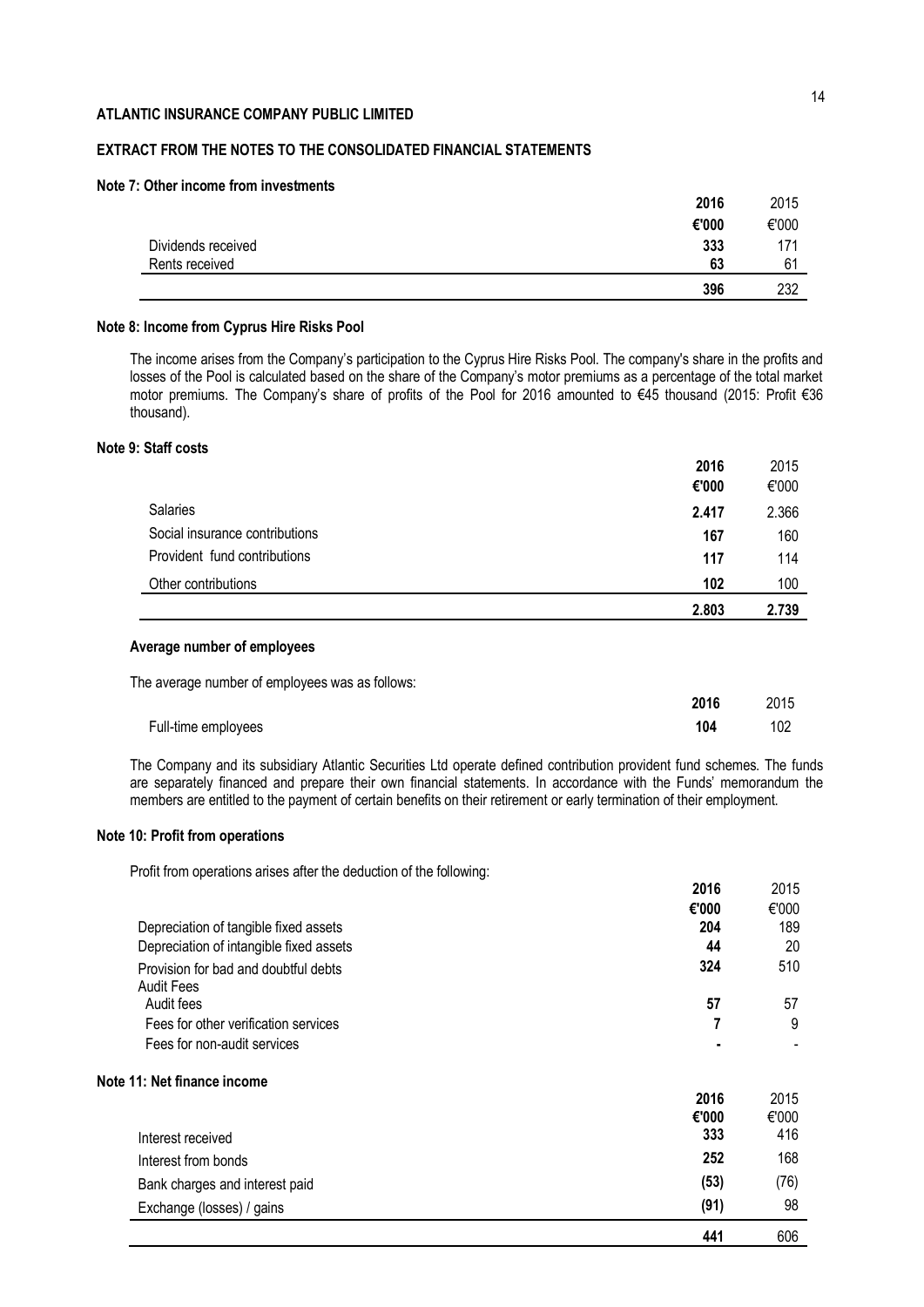# **EXTRACT FROM THE NOTES TO THE CONSOLIDATED FINANCIAL STATEMENTS**

# **Note 12- Gains on sale and revaluation of investments**

|                                                                  | 2016  | 2015  |
|------------------------------------------------------------------|-------|-------|
|                                                                  | €'000 | €'000 |
| Gain / (loss) on sale and revaluation of shares held for trading | 140   | (166) |
| Gain on sale and revaluation of foreign investments              | 130   | 296   |
| Gain on sale and revaluation of bonds                            | 495   | 238   |
| Forward contract losses                                          | (235) |       |
|                                                                  | 530   | 368   |

# **Note 13-Taxation**

The tax charge is based on the profit for the year as adjusted for tax purposes and consists of the following:

|                                  | 2016  | 2015  |
|----------------------------------|-------|-------|
|                                  | €'000 | €'000 |
| Corporation tax                  | 616   | 632   |
| Defence tax contribution         | 5     | 10    |
| Foreign taxes deducted at source | 58    | 7     |
| Deferred Tax                     | (57)  | (49)  |
| Prior year taxes                 | ٠     | 52    |
| Tax Interest                     | 1     |       |
|                                  |       |       |
|                                  | 623   | 652   |

The reconciliation between the tax charge and the tax which is calculated on the accounting profit of the year using the current applicable tax rates is as follows:

| <b>Accounting profit</b>                      | 2016<br>€'000<br>5.084 | 2015<br>€'000<br>5.021 |
|-----------------------------------------------|------------------------|------------------------|
|                                               | 635                    | 628                    |
| Tax based on current tax rates                | 5                      | 10                     |
| Defense tax contribution                      | 58                     |                        |
| Overseas tax withheld                         | 1                      |                        |
| Tax interest                                  |                        | 52                     |
| Prior year taxes                              | (57)                   | (49)                   |
| Deferred tax                                  | 5.084                  | 5.021                  |
| Adjustments for:                              |                        |                        |
| Disallowed expenses                           | 54                     | 49                     |
| Income not taxed                              | (42)                   | (26)                   |
| Profit on sale and revaluation of investments | (26)                   | (9)                    |
| Capital allowances                            | (28)                   | (26)                   |
| Tax losses brought forward                    | (4)                    |                        |
| Tax losses of subsidiaries carried forward    | 27                     | 16                     |
|                                               | 623                    | 652                    |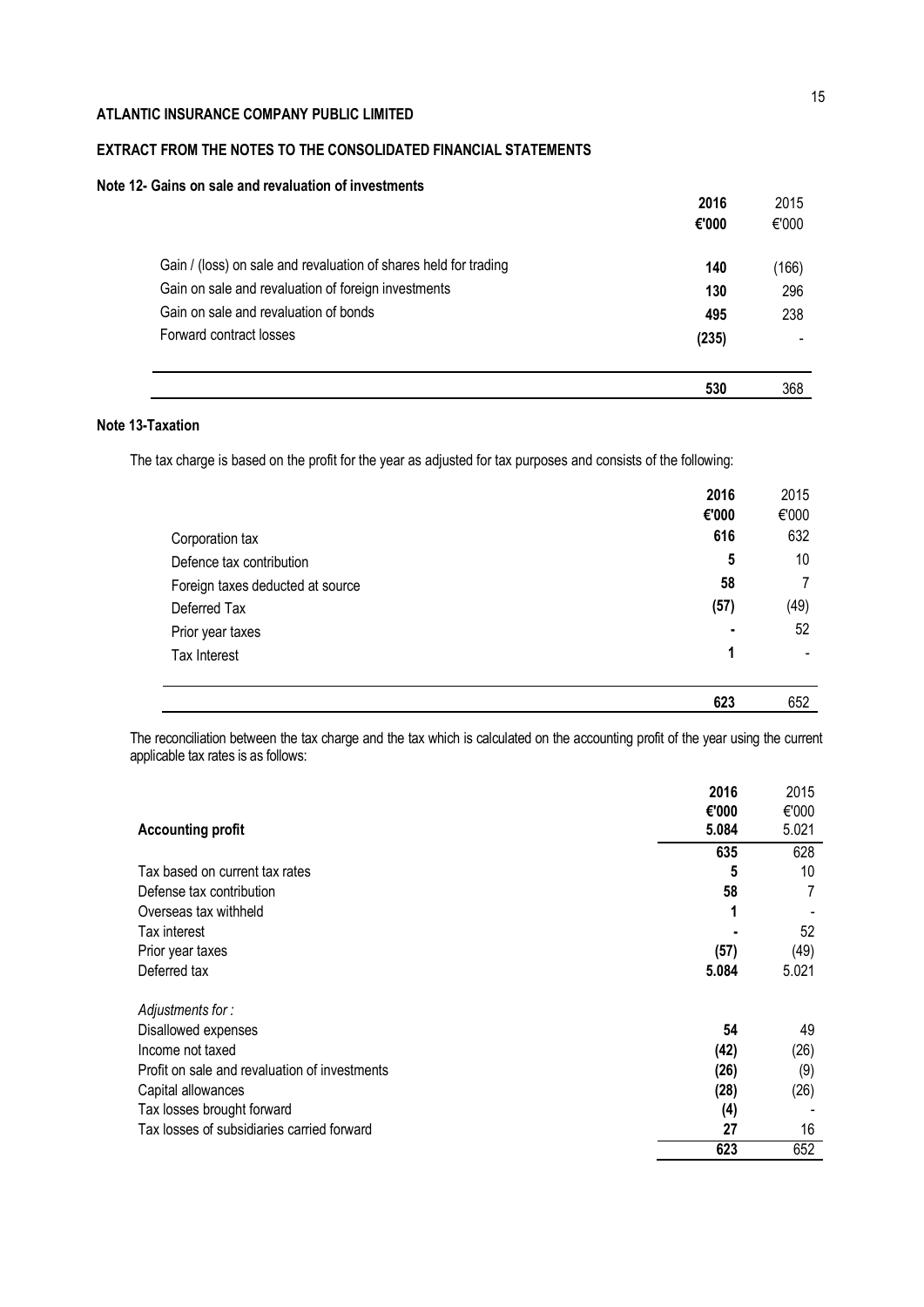# **EXTRACT FROM THE NOTES TO THE CONSOLIDATED FINANCIAL STATEMENTS**

### **Note 14: Earnings per share**

|                                          | 2016<br>€'000 | 2015<br>€'000 |
|------------------------------------------|---------------|---------------|
| Net profit attributable to shareholders  | 4.528         | 4.433         |
| Weighted average number of issued shares | 39.109        | 39.109        |
| Basic earnings per share (cents)         | 11.58         | 11,33         |

Earnings per share is calculated based on the weighted average number of shares which were issued during the year.

### **Note 15: Group companies**

The subsidiary companies of the group are the following private limited liability companies registered in Cyprus:

| Company                                                                                                             | <b>Principal activities</b>         | <b>Share</b><br>% | 2016<br>€'000 | 2015<br>€'000 |
|---------------------------------------------------------------------------------------------------------------------|-------------------------------------|-------------------|---------------|---------------|
| Lyssi Investments Ltd<br>Lion Insurance Agency Ltd                                                                  | Car hire<br>General insurance agent | 100,0<br>100,0    | 86<br>141     | 86<br>141     |
| Atlantic Consultancy Services Ltd (1)<br><b>Atlantic Securities Limited</b><br>88,01% (2) subsidiary undertaking of | Financial and consultancy services  | 75.1              | 672           | 937           |
| Atlantic Consultancy Services Limited Brokerage and investment services                                             |                                     |                   |               |               |
|                                                                                                                     |                                     |                   | 899           | 1.164         |

(1) The carrying amount of the investment in Atlantic Consultancy Services Ltd was reduced to €672 thousand due to a provision of €265 thousand for permanent diminution in the value of the investment.

(2) During the year the subsidiary Atlantic Consultancy Services Ltd bought 29,000 shares of Atlantic Securities Limited for the amount of €29 thousand. As a result the company increased its participation to 88.01% from 85.43% and hence the effective interest of Atlantic Insurance Company Public in Atlantic Securities Limited Ltd rose to 66.1% from 64.2%. Negative goodwill of €5.4 thousand which arose from the transaction was credited to the income statement of the year and is included in other income.

The contribution of the parent company to the consolidated financial statements, after taking into account transactions and balances between Group companies which were eliminated at consolidation, is as follows:

|                                                                                                     |                             |                                        |                                                | 2016   | 2015   |
|-----------------------------------------------------------------------------------------------------|-----------------------------|----------------------------------------|------------------------------------------------|--------|--------|
|                                                                                                     |                             |                                        |                                                | €'000  | €'000  |
| Premiums and other income                                                                           |                             |                                        |                                                | 23.120 | 23.902 |
| Profit from operations                                                                              |                             |                                        |                                                | 4.192  | 4.242  |
| Total assets                                                                                        |                             |                                        |                                                | 78.258 | 55.760 |
| <b>Total liabilities</b>                                                                            |                             |                                        |                                                | 44.423 | 23.750 |
| The contribution of subsidiary undertakings to the consolidated financial statements is as follows: |                             |                                        |                                                |        |        |
|                                                                                                     | Lyssi<br>Investments<br>Ltd | Lion<br>Insurance<br>Agency<br>Limited | Atlantic<br>Consultancy<br>Services<br>Limited | 2016   | 2015   |
|                                                                                                     | €'000                       | €'000                                  | €'000                                          | €'000  | €'000  |
| Premiums and other income                                                                           |                             |                                        | 259                                            | 259    | 398    |
| Profit / (loss) from operations                                                                     | (1)                         | 16                                     | (171)                                          | (156)  | (133)  |
| Total assets                                                                                        | 110                         | 153                                    | 2.271                                          | 2.534  | 3.154  |
| <b>Total liabilities</b>                                                                            | 2                           | 3                                      | 179                                            | 184    | 209    |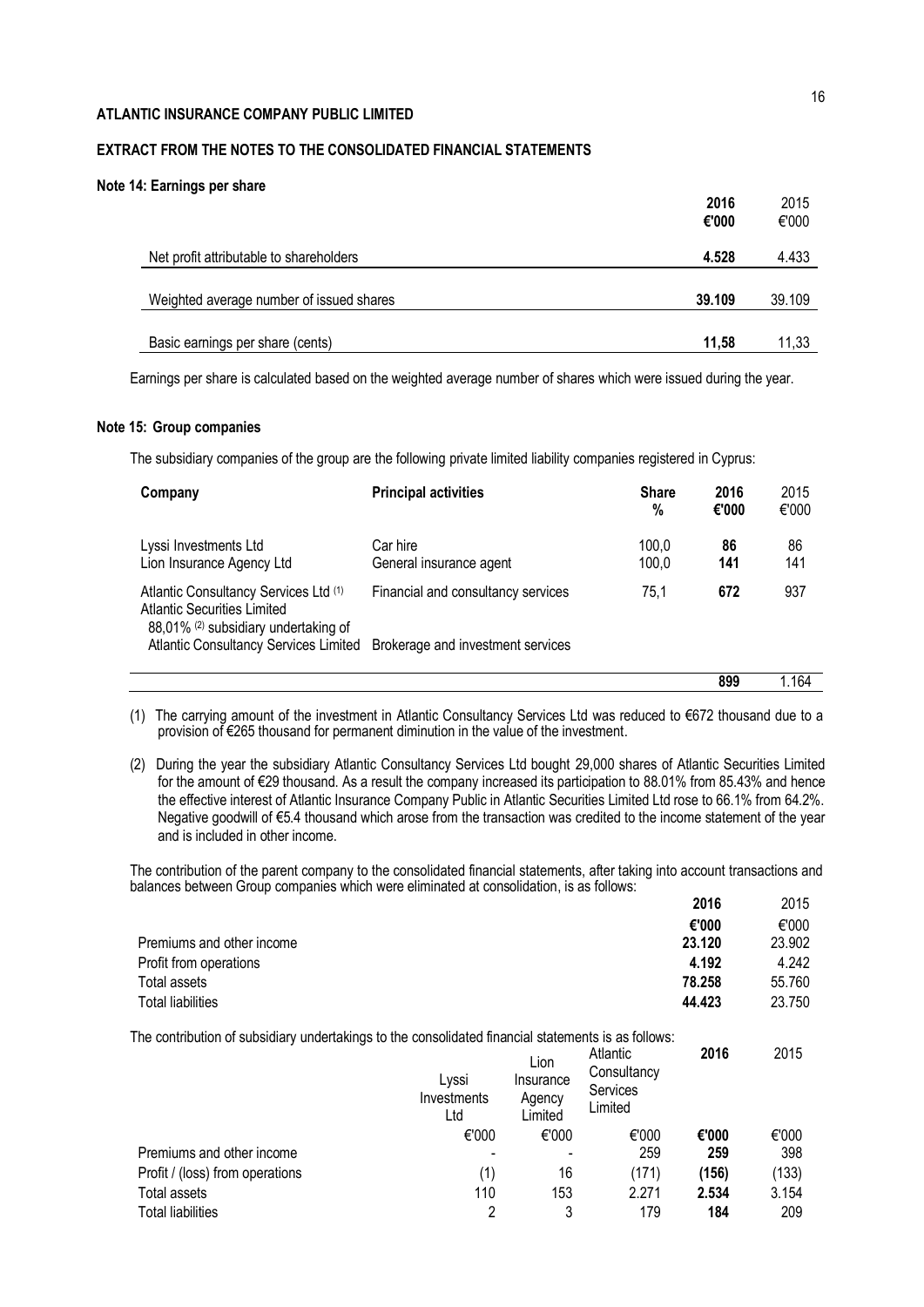# **EXTRACT FROM THE NOTES TO THE CONSOLIDATED FINANCIAL STATEMENTS**

### **Note 16: Tangible fixed assets**

|                                    | <b>Land and</b><br>buildings | <b>Furniture</b><br>and<br>fittings | Computer<br>hardware and<br>software | <b>Motor</b><br>vehicles | Total |
|------------------------------------|------------------------------|-------------------------------------|--------------------------------------|--------------------------|-------|
|                                    | €'000                        | €'000                               | €'000                                | €'000                    | €'000 |
| <b>Cost or revaluation</b>         |                              |                                     |                                      |                          |       |
| Balance at 1 January 2015          | 6.717                        | 816                                 | 493                                  | 707                      | 8.733 |
| Additions                          |                              | 24                                  | 28                                   | 10                       | 62    |
| Revaluation                        | (238)                        |                                     |                                      |                          | (238) |
| Disposals                          |                              |                                     |                                      | (210)                    | (210) |
| Balance at 1 January 2016          | 6.480                        | 840                                 | 521                                  | 506                      | 8.347 |
| Additions                          |                              | 58                                  | 39                                   | 106                      | 203   |
| Revaluation                        | (42)                         |                                     |                                      |                          | (42)  |
| Disposals                          |                              |                                     |                                      | (41)                     | (41)  |
| <b>Balance at 31 December 2016</b> | 6.438                        | 898                                 | 560                                  | 571                      | 8.467 |
| Depreciation                       |                              |                                     |                                      |                          |       |
| Balance at 1 January 2015          |                              | 655                                 | 466                                  | 665                      | 1.786 |
| Depreciation for the year          | 110                          | 44                                  | 16                                   | 19                       | 189   |
| On revaluation                     | (110)                        |                                     |                                      |                          | (110) |
| On disposals                       |                              |                                     |                                      | 210<br>$\blacksquare$    | (210) |
| Balance at 1 January 2016          |                              | 698                                 | 482                                  | 474                      | 1.654 |
| Depreciation for the year          | 106                          | 42                                  | 21                                   | 35                       | 204   |
| On revaluation                     | (106)                        |                                     |                                      |                          | (106) |
| On disposals                       |                              |                                     |                                      | (41)                     | (41)  |
| <b>Balance at 31 December 2016</b> | $\blacksquare$               | 740                                 | 503                                  | 468                      | 1.711 |
| Net book value at                  |                              |                                     |                                      |                          |       |
| 31 December 2016                   | 6.438                        | 158                                 | 57                                   | 103                      | 6.756 |
| 31 December 2015                   | 6.480                        | 141                                 | 39                                   | 32                       | 6.693 |

### *Revaluation of tangible fixed assets and investment properties*

The immovable property of the Company was revalued at 31 December 2016 by independent professional property valuers using the open market value method. The market value was calculated based on current comparative data and after taking into account the physical and legal characteristics, prospects and advantages of the relevant properties as well as the general trends in the property market and the economy.

#### *Tangible fixed assets*

The value of the land and buildings that would appear in the consolidated and the parent financial statements based on historical cost minus depreciation is as follows:

|                                                             | 2016  | 2015  |
|-------------------------------------------------------------|-------|-------|
|                                                             | €'000 | €'000 |
| Land                                                        | 1.263 | 1.263 |
| <b>Buildings</b>                                            | 2.255 | 2.361 |
|                                                             | 3.518 | 3.624 |
|                                                             |       |       |
| Revalued amount of land on which no depreciation is charged | 2.920 | 2.935 |

#### *Investment properties*

The value of investment properties that would appear in the consolidated and the parent financial statements based on historical cost is as follows:

|                  | 2016  | 2015  |
|------------------|-------|-------|
|                  | €'000 | €'000 |
| Land             | 4.619 | 4.619 |
| <b>Buildings</b> | 1.952 | 1.952 |
|                  | 6.571 | 6.571 |
|                  |       |       |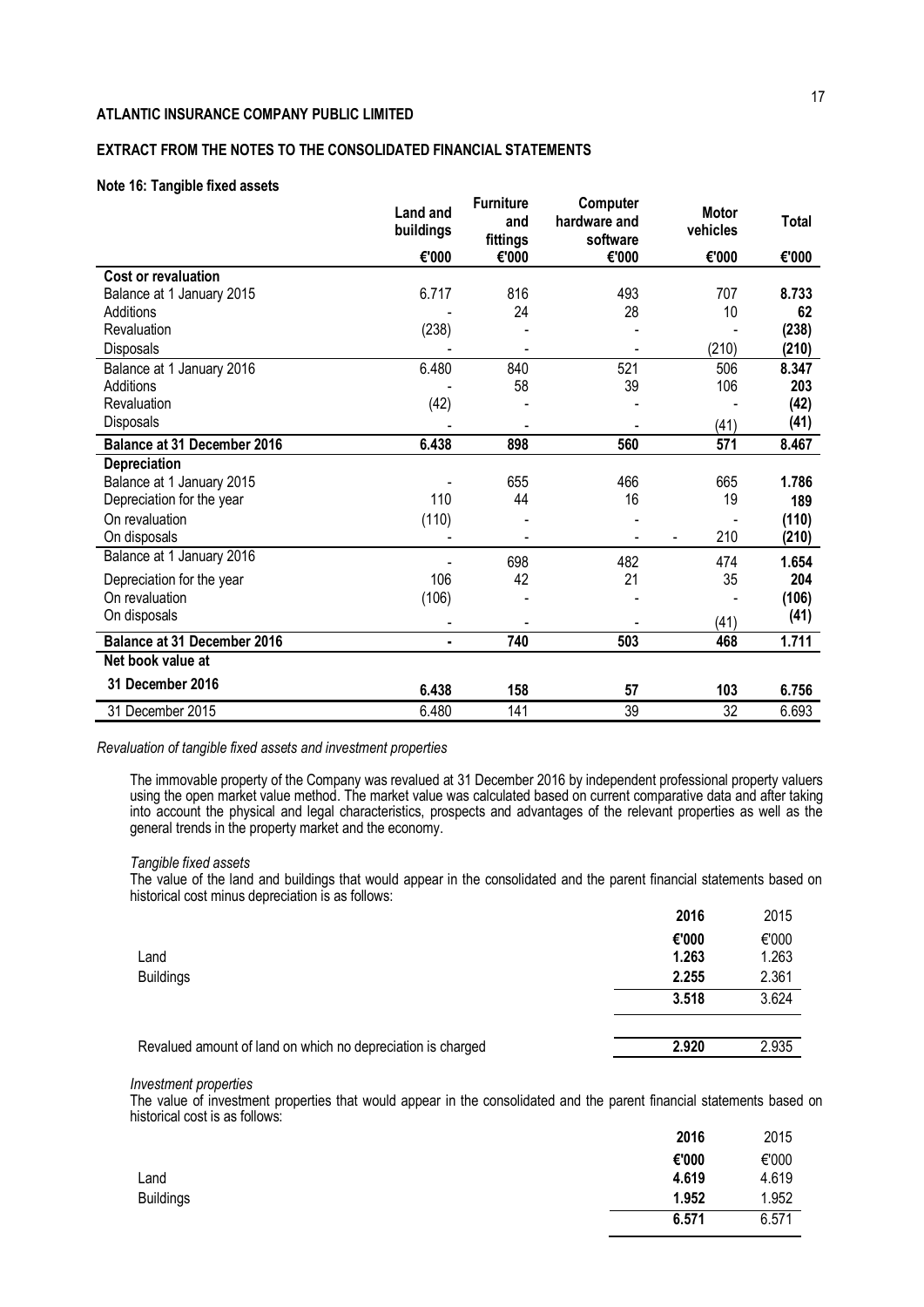# **EXTRACT FROM THE NOTES TO THE CONSOLIDATED FINANCIAL STATEMENTS**

### **Note 17-Intangible assets**

|                                              | Goodwill on<br>acquisition<br>of agents<br>portfolios | Computer<br>software | <b>Total</b> |
|----------------------------------------------|-------------------------------------------------------|----------------------|--------------|
|                                              | €'000                                                 | €'000                | €'000        |
| <b>Cost or revaluation</b>                   |                                                       |                      |              |
| Balance at 1 January 2015                    | 80                                                    | 409                  | 489          |
| Additions                                    |                                                       | 8                    | 8            |
| Balance at 1 January 2016                    | 80                                                    | 417                  | 497          |
| Additions                                    | 26                                                    | 29                   | 55           |
| <b>Balance 31 December 2016</b>              | 106                                                   | 446                  | 552          |
| <b>Amortisation</b>                          |                                                       |                      |              |
| Balance at 1 January 2015                    | 67                                                    | 399                  | 466          |
| Amortisation for the year                    | 10                                                    | 10                   | 20           |
| Balance at 1 January 2016                    | 77                                                    | 409                  | 486          |
| Amortisation for the year                    | 29                                                    | 15                   | 44           |
| <b>Balance 31 December 2016</b>              | 106                                                   | 424                  | 530          |
| Net book value at                            |                                                       |                      |              |
| 31 December 2016                             | $\blacksquare$                                        | 22                   | 22           |
| 31 December 2015                             | 3                                                     | 8                    | 11           |
| Note 18: Investment properties               |                                                       |                      |              |
|                                              |                                                       | 2016                 | 2015         |
| Land and buildings                           |                                                       | €'000                | €'000        |
| <b>Balance at 1 January</b>                  |                                                       | 5.984                | 6.279        |
| Fair value loss on revaluation               |                                                       |                      |              |
|                                              |                                                       | (319)                | (294)        |
| <b>Balance at 31 December</b>                |                                                       | 5.665                | 5.984        |
| Note 19: Financial assets available for sale |                                                       |                      |              |
|                                              |                                                       | 2016                 | 2015         |
|                                              |                                                       | €'000                | €'000        |
| Equity investments in listed securities      |                                                       | 115                  | 148          |
| Republic of Cyprus government bonds          |                                                       | 2.874                | 2.307        |
| Greek government bonds                       |                                                       | 1                    | 201          |
| Corporate bonds                              |                                                       | 1.027                | 1.223        |
| Foreign corporate bonds                      |                                                       | 297                  | 1.246        |
|                                              |                                                       | 4.314                | 5.125        |

Financial assets available for sale include investments in securities listed in the Cyprus Stock Exchange and the Athens Stock Exchange. These assets are valued at the end of the year using the mid-market price as at the balance sheet date. Financial assets available for sale are included in non-current assets unless it is anticipated that they will be disposed of within 12 months from the balance sheet date. The fair value gain on financial assets available for sale for the year 2016 amounted to €0,19mln (2015: loss €0,05mln) and was recognized in the fair value reserve which is included as part of equity.

Republic of Cyprus government bonds include a bond of €0,54mln which is under custody with Clearstream through FBME Bank Ltd. As a result of the reorganisation measures which were adopted for the branch of FBME Bank Ltd in Cyprus, the Company has not yet managed to transfer these securities to another custodian.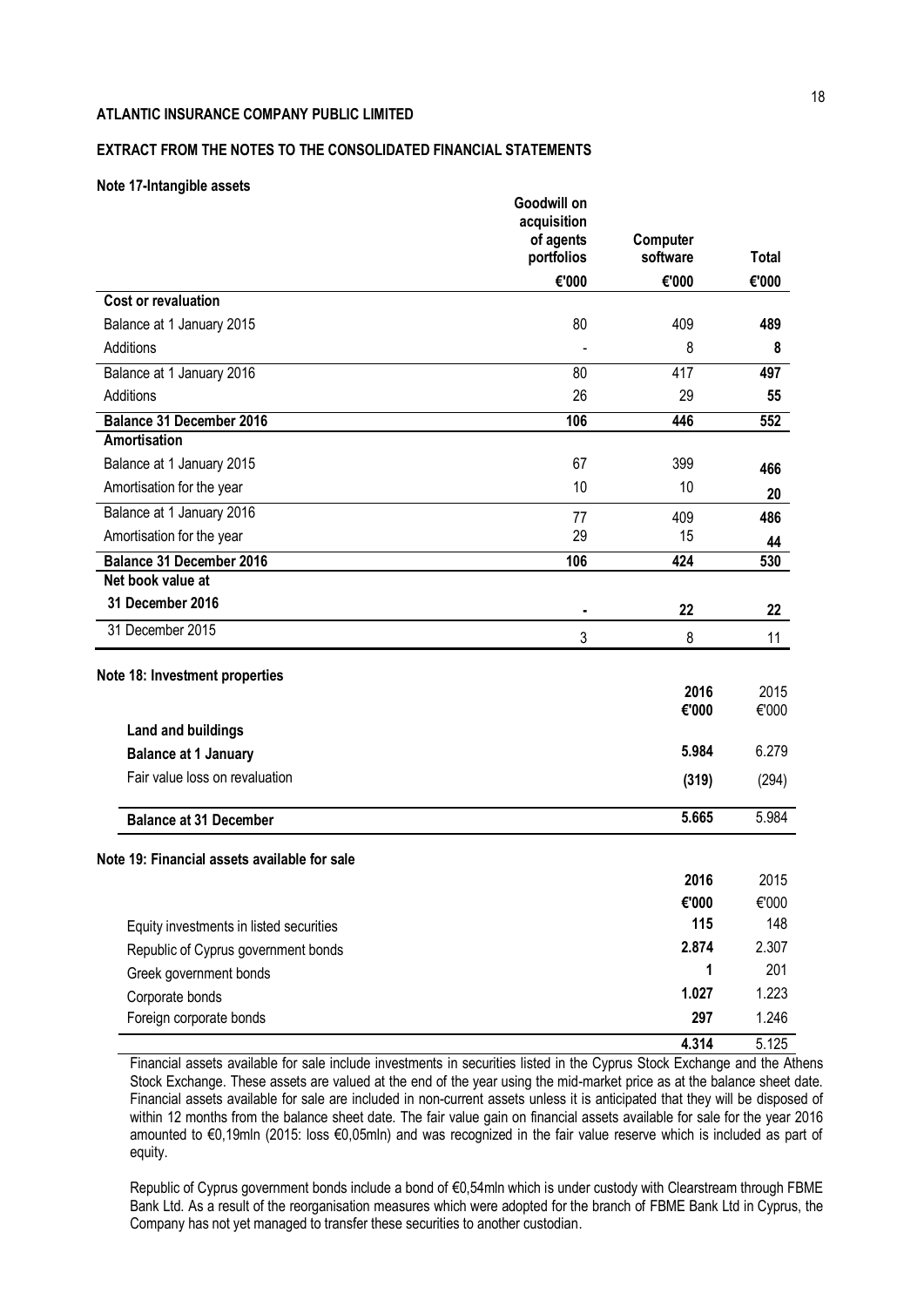# **EXTRACT FROM THE NOTES TO THE CONSOLIDATED FINANCIAL STATEMENTS**

# **Note 20: Financial assets held for trading**

|                                                      | 2016          | 2015          |
|------------------------------------------------------|---------------|---------------|
|                                                      | €'000         | €'000         |
| Equity investment in listed securities               | 1.402         | 541           |
| Foreign investments funds                            | 3.447         | 2.403         |
| Private equity investment funds                      | 459           | 293           |
| Hedge funds                                          | 2.496         | 1.755         |
| International real estate funds                      | 1.281         | 606           |
| Corporate Bonds                                      | 1.655         | 49            |
| Investments in gold                                  | 1.316         |               |
|                                                      | 12.056        | 5.647         |
| Note 21: Debtors and other receivables               |               |               |
| Non-current assets                                   |               |               |
|                                                      | 2016<br>€'000 | 2015<br>€'000 |
| Other receivables from financial services operations | 210           | 210           |
| <b>Current assets</b>                                |               |               |
|                                                      | 2016<br>€'000 | 2015<br>€'000 |
| Trade receivables from insurance operations          | 4.925         | 5.642         |
| Reinsurers' share of technical reserves (note 25)    | 24.332        | 3.795         |
| Receivables from reinsurers                          | 187           | 1.293         |
| Share in pool assets                                 | 482           | 437           |
| Deferred acquisition costs                           | 458           | 464           |
| Other receivables from insurance operations          | 672           | 616           |
| Other receivables from financial services operations | 1.694         | 2.241         |
| Tax refundable                                       | 18            | 18            |
|                                                      | 32.768        | 14.506        |
| Note 22: Cash and bank balances                      |               |               |
|                                                      | 2016          | 2015          |
|                                                      | €'000         | €'000         |
| Cash and bank balances                               | 19.001        | 20.738        |
|                                                      | 19.001        | 20.738        |

The bank overdrafts of the Company are secured by a mortgage of €215 thousand on the immovable property of the Company and by personal guarantees of the members of the Board of Directors.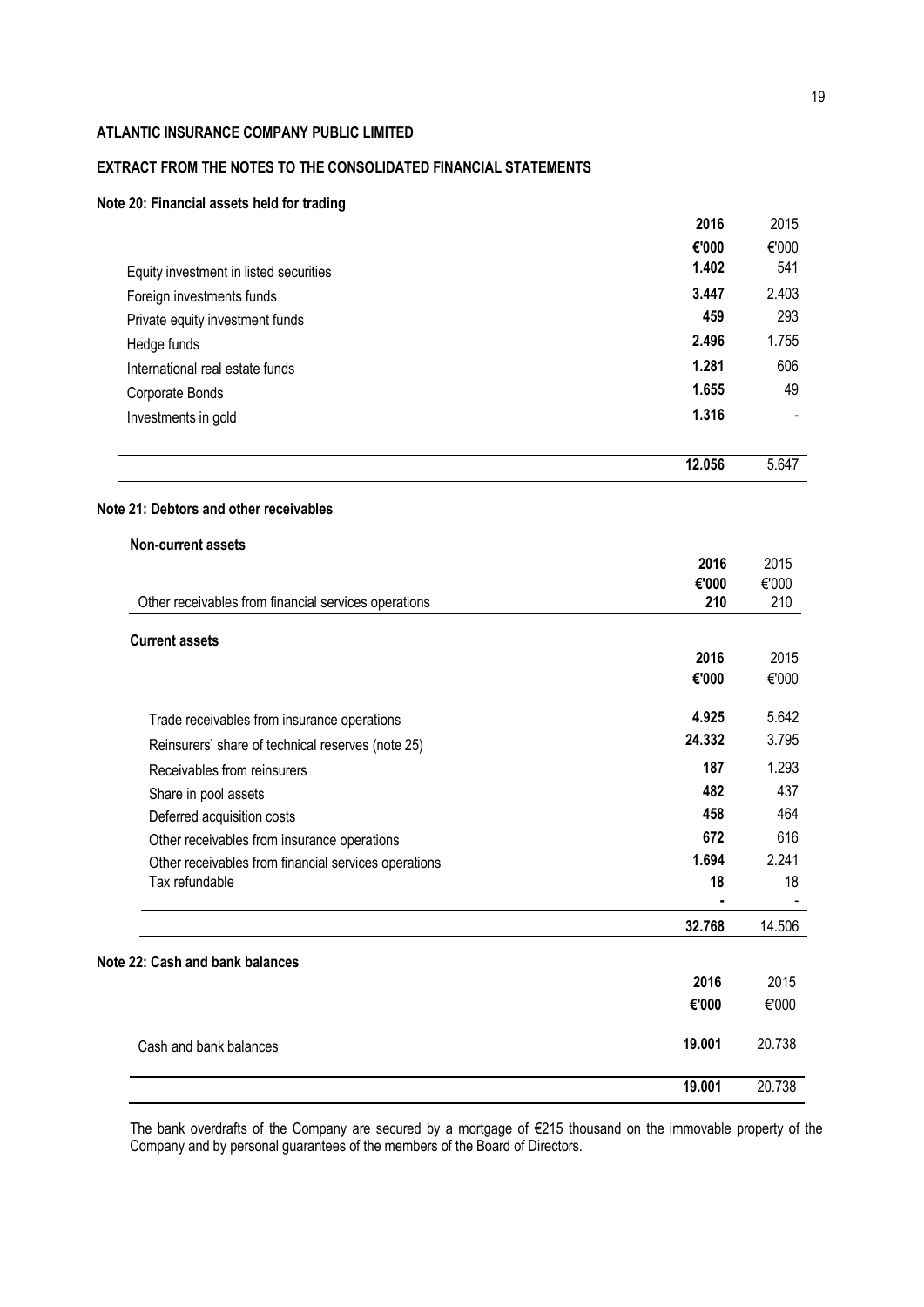# **EXTRACT FROM THE NOTES TO THE CONSOLIDATED FINANCIAL STATEMENTS**

# **Note 23: Share Capital**

|                                                                    |                                   | 2016                              |         |        |
|--------------------------------------------------------------------|-----------------------------------|-----------------------------------|---------|--------|
|                                                                    | Number of<br>shares<br>(thousand) | Number of<br>shares<br>(thousand) | €'000   |        |
| <b>Authorised</b><br>Ordinary shares $\epsilon$ 0,34 per share     | 250,000                           | 85,000                            | 250.000 | 85.000 |
| Issued and fully paid<br>Ordinary shares $\epsilon$ 0,34 per share | 39.109                            | 13.297                            | 39.109  | 13.297 |

During the year the Company did not acquire any own shares. The number of own shares held by the Company at 31 December 2016 was 165 241 and the total acquisition cost was €163 thousand.

There was no change in the Company's capital structure during the year.

# **Note 24: Deferred Taxation**

|                                                                                 | 2016  | 2015  |
|---------------------------------------------------------------------------------|-------|-------|
| <b>Provision for property revaluation</b>                                       | €'000 | €'000 |
| Balance 1 January                                                               | 235   | 311   |
| Deferred tax on property revaluation                                            | (54)  | (76)  |
| Deferred tax on excess depreciation resulting from the revaluation of buildings |       |       |
| Balance 31 December                                                             | 181   | 235   |
|                                                                                 |       |       |
|                                                                                 | 2016  | 2015  |
| Provision for temporary differences between depreciation and capital allowances | €'000 | €'000 |
| Balance 1 January                                                               | 54    | 49    |
| Deferred tax for the year                                                       | 5     | 6     |
| Deferred tax on excess depreciation                                             |       |       |
|                                                                                 | ۰     |       |
| Balance 31 December                                                             | 59    | 54    |
|                                                                                 |       |       |
| Total Balance 31 December                                                       | 240   | 289   |
|                                                                                 |       |       |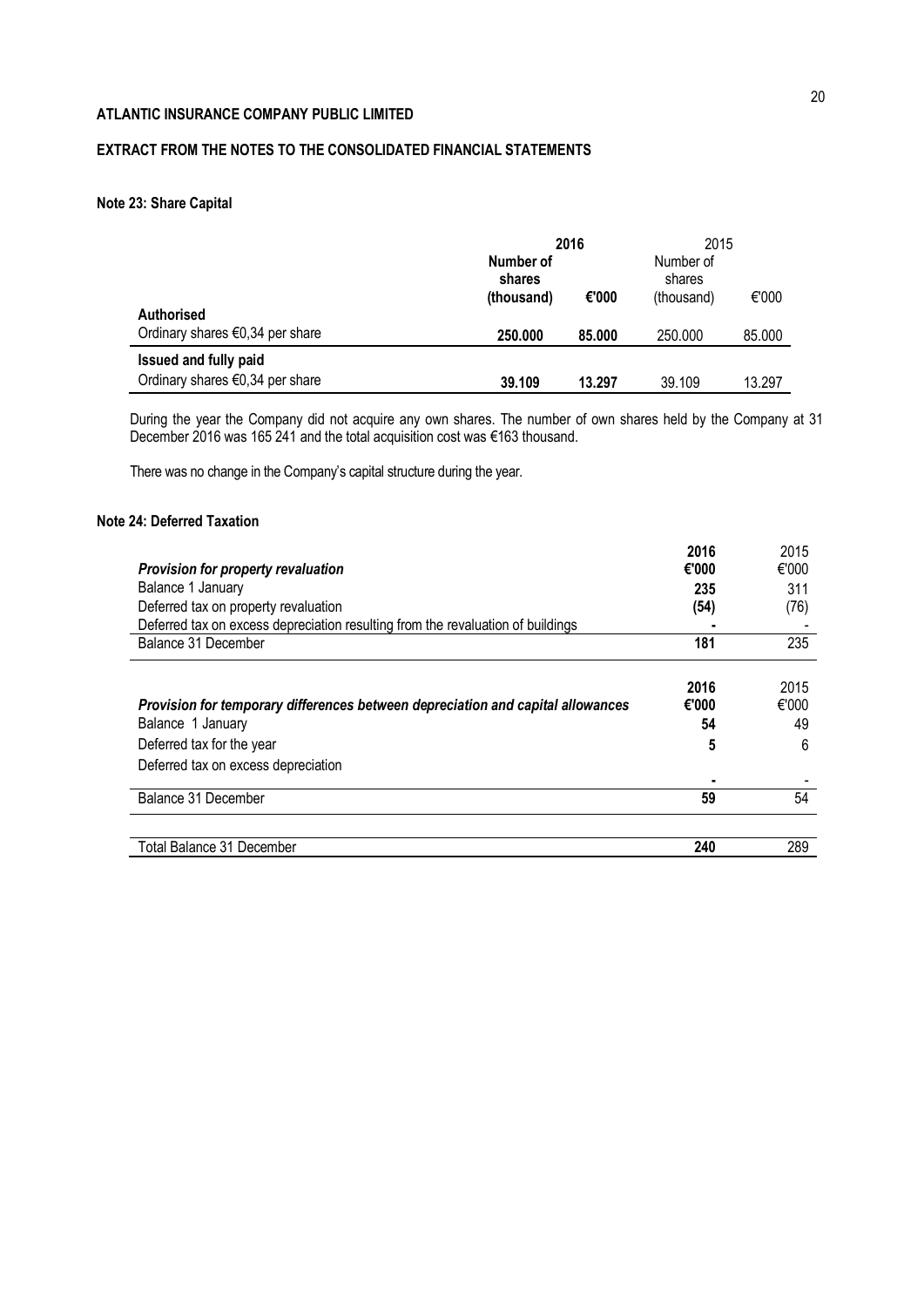# **EXTRACT FROM THE NOTES TO THE CONSOLIDATED FINANCIAL STATEMENTS**

# **Note 25: Outstanding claims and unearned premiums**

| <b>This is in this common will allow the profillents</b>                   | 2016               | 2015              |
|----------------------------------------------------------------------------|--------------------|-------------------|
| <b>Unearned premiums</b>                                                   | €'000              | €'000             |
| Gross unearned premiums                                                    | 9.856              | 10.038            |
| Reinsurers' share                                                          | (2.004)            | (2.274)           |
| Net unearned premiums                                                      | 7.852              | 7.764             |
| <b>Outstanding claims</b><br>Gross outstanding claims<br>Reinsurers' share | 31.691<br>(22.328) | 10.924<br>(1.521) |
| Net outstanding claims                                                     | 9.363              | 9.403             |
| <b>Total technical reserves</b>                                            |                    |                   |
| Gross technical reserves                                                   | 41.547             | 20.962            |
| Reinsurers' share                                                          | (24.332)           | (3.795)           |
| Net technical reserves                                                     | 17.215             | 17.167            |

Outstanding claims include a provision for incurred but not reported claims (IBNR) as well as a provision for incurred but not enough reported claims (IBNER) using the claims development method.

Gross outstanding claims include a provision of €20mln regarding property damages on the EAC's facilities at the station of Vasilicos in November 2016. A corresponding provision for the reinsurer's share of €20mln is included under 'Debtors and other receivables' in note 21. The Company's financial results will not be affected because the Company has secured a 100% reinsurance support for this risk.

### **Note 26: Other Liabilities**

| 2016                                                        | 2015  |
|-------------------------------------------------------------|-------|
| €'000                                                       | €'000 |
| 212<br>Taxation                                             | 217   |
| Reinsurers' balances<br>133                                 | 337   |
| Creditors from insurance operations<br>139                  | 76    |
| Other liabilities from insurance operations<br>1.355        | 1.390 |
| Dividends payable<br>562                                    | 483   |
| Derivatives - Forward contracts<br>240                      |       |
| Other liabilities from financial services operations<br>179 | 205   |
|                                                             |       |
| 2.820                                                       | 2.708 |

The derivatives relate to 2 forward contracts through AstroBank Ltd for the sale of USD on the expiry dates of February 17, 2017 and September 29, 2017 of \$2mln and \$1,9mln respectively. The contracts were entered for the purpose of hedging currency risks arising from the USD exposure of the Company's investments and bank balances.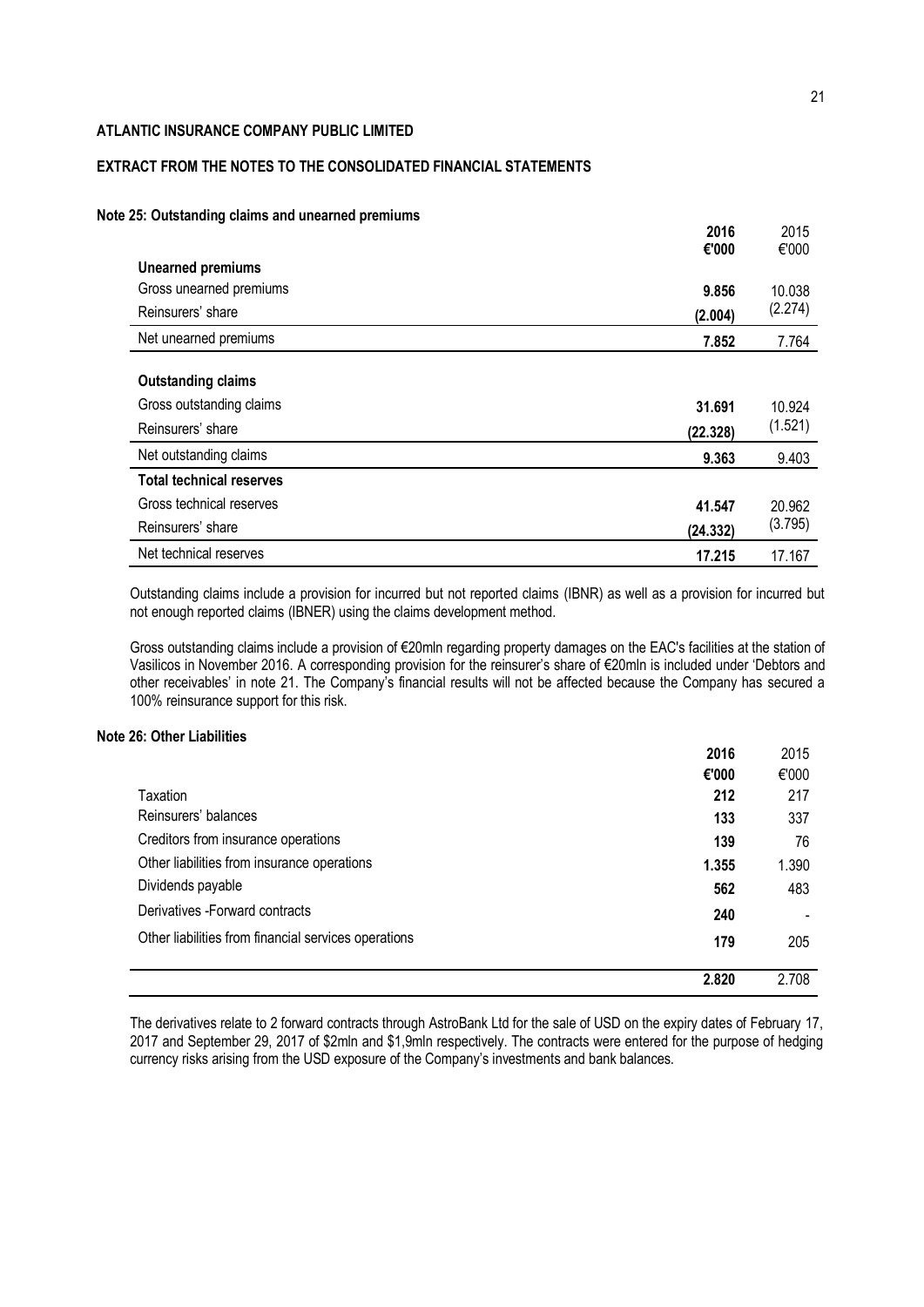# **EXTRACT FROM THE NOTES TO THE CONSOLIDATED FINANCIAL STATEMENTS**

Note 28- Additional information provided in accordance with the provisions of the Companies Act (Amendment) (No.2) Law of 2003 [N.167(1)] and of the IFRS, in accordance with Directive 7 for **the year ended 31 December 2016**

|                                       |              | <b>Accident &amp;</b> | <b>Health</b> | Motor vehicle<br>liability |       | Motor own<br>damage |       | <b>Marine</b> and<br>transport |       | Fire and other<br>material damage |       |       | Liability | <b>Credits and</b><br>miscellaneous |                |        | <b>Total</b> |  |
|---------------------------------------|--------------|-----------------------|---------------|----------------------------|-------|---------------------|-------|--------------------------------|-------|-----------------------------------|-------|-------|-----------|-------------------------------------|----------------|--------|--------------|--|
|                                       |              | 2016                  | 2015          | 2016                       | 2015  | 2016                | 2015  | 2016                           | 2015  | 2016                              | 2015  | 2016  | 2015      | 2016                                | 2015           | 2016   | 2015         |  |
|                                       |              | €'000                 | €'000         | €'000                      | €'000 | €'000               | €'000 | €'000                          | €'000 | €'000                             | €'000 | €'000 | €'000     | €'000                               | €'000          | €'000  | €'000        |  |
| Gross premiums written                |              | 3.880                 | 3.876         | 7.899                      | 7.862 | 2.605               | 2.646 | 197                            | 209   | 5.607                             | 6.525 | 962   | 939       | 114                                 | 133            | 21.265 | 22.190       |  |
| Policy fees                           |              | 29                    | 28            | 424                        | 426   | 140                 | 143   | 3                              | 3     | 88                                | 89    | 21    | 20        | $\overline{\phantom{a}}$            |                | 705    | 709          |  |
| Total written premiums                |              | 3.909                 | 3.904         | 8.323                      | 8.445 | 2.745               | 2.632 | 200                            | 212   | 5.696                             | 6.614 | 983   | 959       | 114                                 | 134            | 21.970 | 22.900       |  |
| Reinsurers share of gross<br>premiums | $\mathbf{2}$ | 387                   | 404           | 333                        | 360   | 110                 | 121   | 115                            | 137   | 4.224                             | 5.165 | 136   | 107       | 91                                  | 110            | 5.396  | 6.404        |  |
| Gross earned premiums                 | 3            | 3.839                 | 3.862         | 7.867                      | 7.782 | 2.620               | 2.709 | 198                            | 231   | 5.834                             | 6.373 | 975   | 976       | 113                                 | 112            | 21.447 | 22.044       |  |
| Gross outstanding claim<br>reserves   | 4            | 908                   | 1.102         | 8.559                      | 7.572 | 165                 | 396   | 40                             | 50    | 20.352                            | 323   | 1.666 | 1.480     |                                     | $\blacksquare$ | 31.691 | 10.923       |  |
| Gross claims incurred                 | 5            | 2.268                 | 2.656         | 4.535                      | 3.925 | 1.458               | 1.581 | (7)                            | 17    | 20.266                            | 437   | 317   | (45)      |                                     | 457            | 28.837 | 9.029        |  |
| Claims management costs               | 6            | 196                   | 196           | 544                        | 516   | 175                 | 208   | 6                              | 5     | 90                                | 71    | 27    | 21        |                                     |                | 1.038  | 1.019        |  |
| Administrative expenses               | 7            | 387                   | 428           | 1.989                      | 2.035 | 658                 | 634   | 9                              |       | 149                               | 101   | 241   | 234       | 4                                   | 5              | 3.436  | 3.444        |  |
| Reinsurance balances                  | 8            | (8)                   | (14)          | (30)                       | 163   |                     | 51    | (5)                            | (18)  | 101                               | 778   | (4)   |           | (1)                                 | (4)            | 54     | 956          |  |
| Staff costs                           | 9            | 249                   | 275           | 1.303                      | 1.254 | 427                 | 456   | 25                             | 25    | 411                               | 375   | 123   | 111       | 3                                   | 3              | 2.541  | 2.499        |  |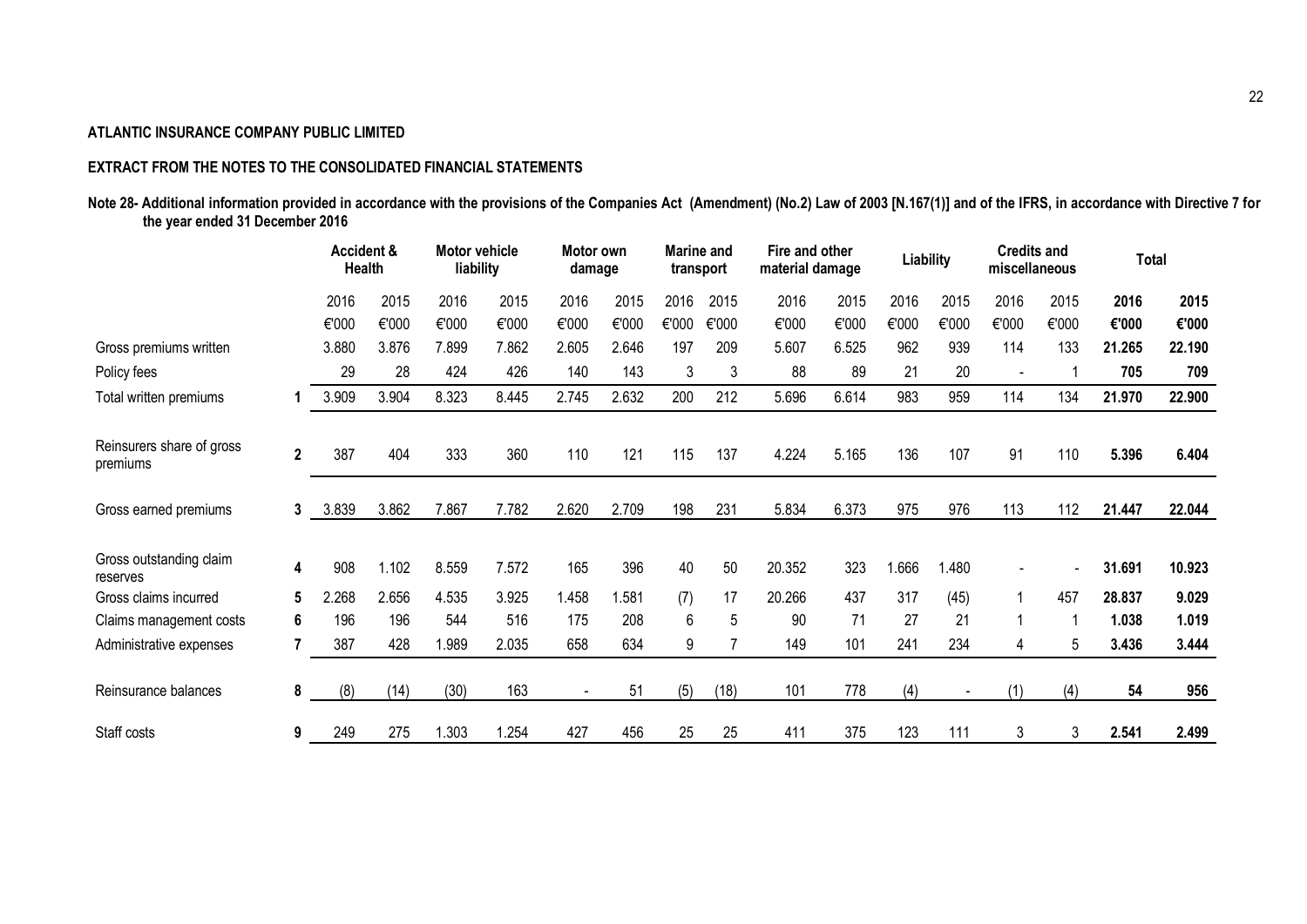### **EXTRACT FROM THE NOTES TO THE CONSOLIDATED FINANCIAL STATEMENTS**

#### **Note 30- Shareholders holding more than 5% of the issued share capital**

In accordance with article 60 (4) of the Cyprus Stock Exchange Law and Regulations the shareholders owning directly or indirectly more than 5% of the issued share capital of the Company at 31 December 2016 and 5 days before the date of approval of the financial statements by the Board of Directors, were:

|                                    | 31 December | 8 April |
|------------------------------------|-------------|---------|
|                                    | 2016        | 2017    |
|                                    | $\%$        | $\%$    |
| Emilios Pyrisihis <sup>1</sup>     | 33,77       | 33,77   |
| AstroBank Ltd                      | 19.91       | 19,91   |
| Andreas Frangoullis <sup>2</sup>   | 20,28       | 20,28   |
| Maro Marathovouniotou <sup>3</sup> | 5,96        | 5,96    |

- (1) The holding of Emilios Pyrishis includes his direct share of 20,37% and his indirect holding arising from the shares owned by his mother Nina Pyrishi (2,36%) and his brother George Pyrishis (11,04%).
- (2) The holding of Andreas Frangoullis includes his direct share (20,01%) and his indirect holding arising from the shares owned by his wife Elli Frangoulli (0,10%), his children Christos, Orthodoxos and Vasilis (0,09%), his mother Vasilou Frangoulli (0,03%) and his brother Filippos Frangoullis (0,05%).
- (3) The holding of Maro Marathovounioti includes her direct share (1,44%) and her indirect holding arising from the shares owned by her daughter Athena Nicolaidou (1,60%), her son Alexis Marathovouniotis (1,43%) and her son Andreas Marathovouniotis (1,49%).

#### **Note 31. Directors' holding in the share capital of the Company**

The number of shares and the percentage holding in the share capital of the Company owned directly or indirectly by the members of the Board, their spouses or minor children and companies in which they hold directly or indirectly more than 20% of the voting shares, in accordance with Article 60 (4) of the Cyprus Stock Exchange Law and Regulations, on 31 December 2016 and 5 days before the date of approval of the financial statements by the Board of Directors, were:

|                                     | 31 December 2016           |       |                     | 8 April 2017 |  |  |
|-------------------------------------|----------------------------|-------|---------------------|--------------|--|--|
|                                     | Number of<br><b>Shares</b> | $\%$  | Number<br>of Shares | $\%$         |  |  |
| <b>Emilios Pyrishis</b>             | 7.965.714                  | 20,37 | 7.965.714           | 20,37        |  |  |
| Andreas Pirishis                    | 20.000                     | 0.05  | 20.000              | 0,05         |  |  |
| Andreas Frangoullis <sup>1</sup>    | 7.932.822                  | 20,28 | 7.932.822           | 20,28        |  |  |
| George Pyrishis                     | 4.318.271                  | 11,04 | 4.318.271           | 11,04        |  |  |
| Nina Pyrishi                        | 922.641                    | 2,36  | 922.641             | 2,36         |  |  |
| Panayiotis Mallis                   | 155.000                    | 0,40  | 155.000             | 0,40         |  |  |
| Charalambos Alexandrou <sup>2</sup> | 86.224                     | 0,22  | 86.224              | 0,22         |  |  |
| Triantafyllos Lysimachou            |                            | 0,00  |                     | 0,00         |  |  |
| Marios Savvides                     | 165.074                    | 0,42  | 165.074             | 0,42         |  |  |

- (1) The holding of Andreas Frangoullis includes his direct share (20,01%) and his indirect holding arising from the shares owned by his wife Elli Frangoulli (0,10%), his children Christos, Orthodoxos and Vasilis (0,09%), his mother Vasilou Frangoulli (0,03%) and his brother Filippos Frangoullis (0,05%).
- (2) The holding of Charalambos Alexandrou includes his direct share (0,21%) and his indirect holding arising from the shares owned by his father Loizos Alexandrou (0,01%).